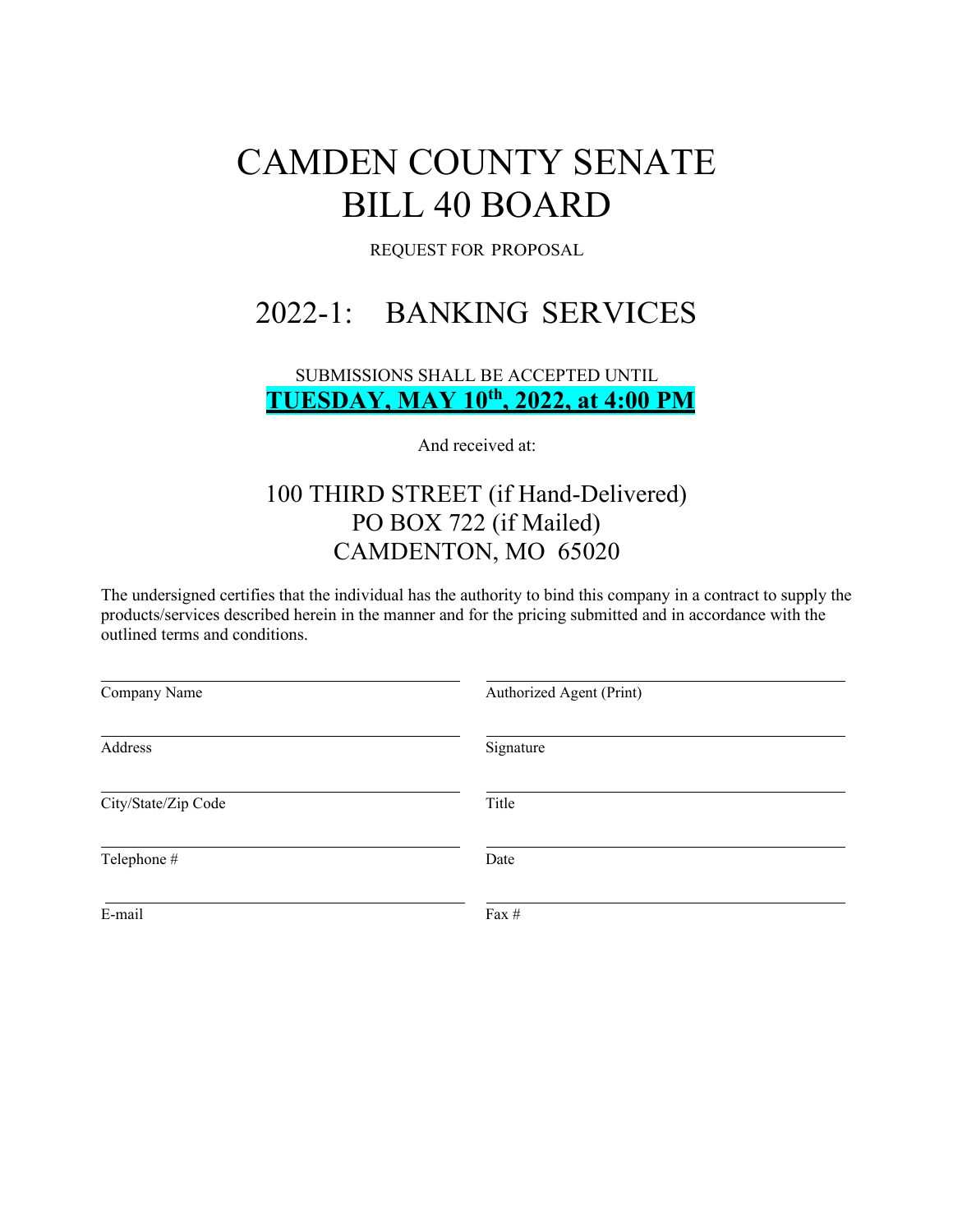Sealed offers will be accepted by the Camden County Senate Bill 40 Board for consideration in provision of the following:

#### **2022-1: BANKING SERVICES**

Submissions will be received by the Camden County Senate Bill 40 Board, P.O. Box 722 (if mailed), 100 Third Street (if hand-delivered), Camdenton, MO 65020 until **4:00 PM, on Tuesday, May 10 th, 2022**. Proposals will be publicly opened at the Camden County Senate Bill 40 Board monthly Board meeting on **Thursday, May 12th, 2022, at 6:00 PM** at 255 Keystone Industrial Park Drive, Camdenton, MO 65020, and/or via WebEx, and taken under advisement. Respondents should be aware that submissions are public record under state law. Specifications are available at www.ccddr.org or by contacting Linda Simms at  $\frac{linda@ccddr.org}{drq}$ .

Equal Opportunity Employer

Linda Simms Compliance Manager/Purchasing Officer

**Lake Sun Leader: April 8th, 2022 – Legal Notices**

Camden County Senate Bill 40 Board 100 Third Street P.O. Box 722 Camdenton, MO 65020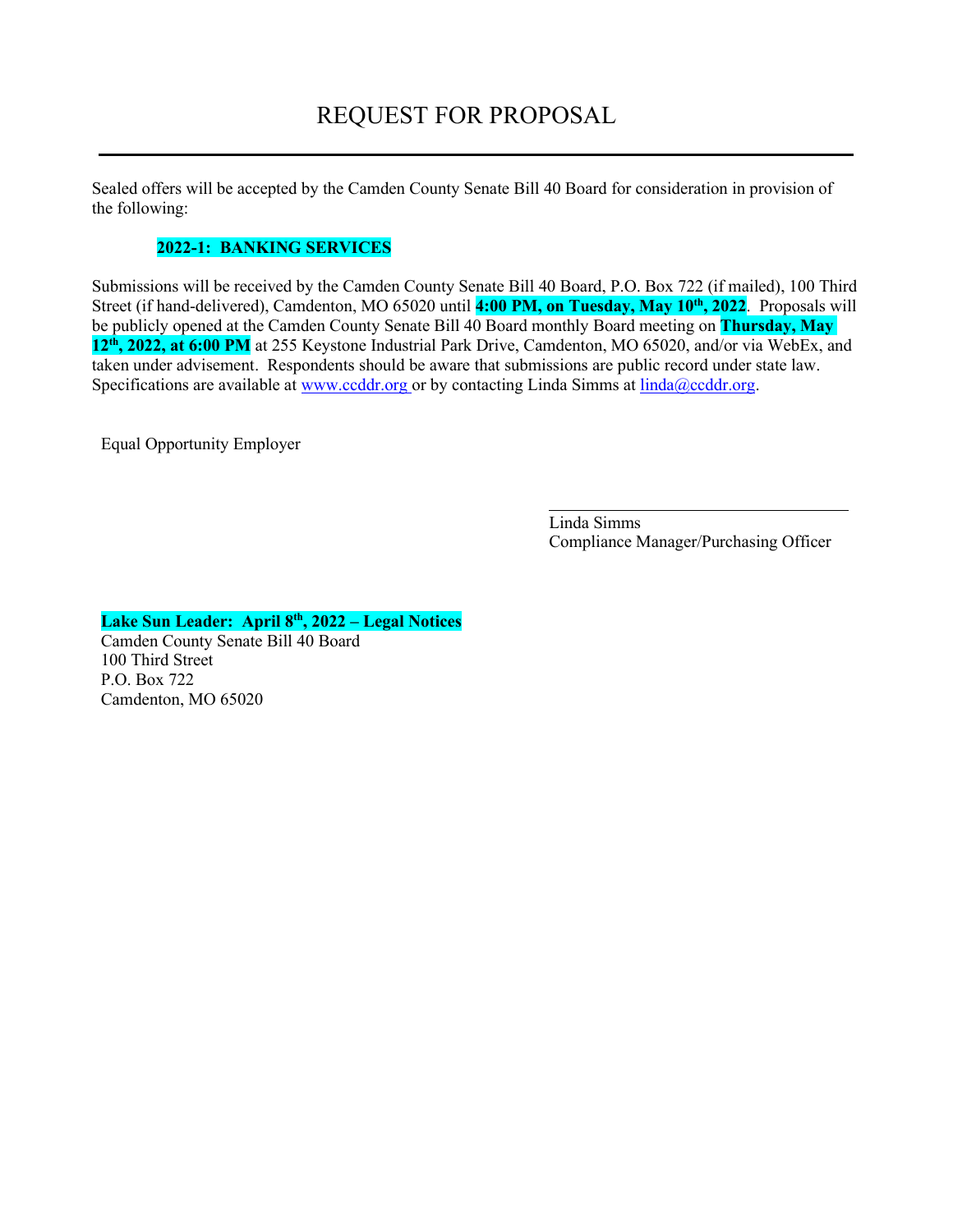### 1.0 OVERVIEW

- 1.1 NOTIFICATION. This document constitutes a request for competitive, sealed offers per the provisions of this Request for Proposal ("RFP") in providing Banking Services for the Camden County Senate Bill 40 Board ("Board").
- 1.2 PROCESS. The Board will attempt to follow this timetable which shall result in the implementation of Banking Services by **July 1 st, 2022**.

| <b>Issuance of RFP</b>                                    | April 8th, 2022                |
|-----------------------------------------------------------|--------------------------------|
| <b>Deadline for Questions - 4:00 PM</b>                   | May 3rd, 2022                  |
| <b>Deadline for Submittal of Proposals - 4:00 PM</b>      | May 10 <sup>th</sup> , 2022    |
| <b>Opening of Proposals – 6:00 PM</b>                     | May 12th, 2022                 |
| <b>Interview with Selected Respondents (If Needed)</b>    | May $16^{th} - 27^{th}$ , 2022 |
| Selection of and Award to Successful Respondent – 6:00 PM | June 9th, 2022                 |
| <b>Implementation of Banking Services</b>                 | July 1st, 2022                 |

These dates are estimates and subject to change by the Board.

#### 1.3 **MANDATORY PRE-PROPOSAL CONFERENCE. There will be no mandatory Pre-Proposal Conference scheduled.**

1.4 QUESTIONS, REQUESTS FOR CLARIFICATION OR INTERPRETATION. Respondents are advised that all questions concerning the meaning or intent of these specifications must be submitted **IN WRITING** and received by **4:00 PM on Tuesday, May 3 rd, 2022**. All inquiries shall be directed to:

> Linda Simms, Compliance Manager/Purchasing Officer Email: [linda@ccddr.org](mailto:linda@ccddr.org)

Contact with any other Board employee or Board member regarding this solicitation is expressly prohibited without prior consent. Respondents directly contacting other Board employees or any Board member risk elimination from further consideration.

- 1.5 ISSUANCE OF ADDENDA. Every attempt shall be made to ensure that all written questions receive an adequate and prompt response. However, in order to maintain a fair and equitable proposal process, all respondents will be advised of pertinent information related to this solicitation via the issuance of addenda which will be posted at www.ccddr.org. All issued addenda are incorporated by reference as if fully set out herein. It is the responsibility of each respondent to verify that they have received, acknowledged and included in their submission all addenda related to this solicitation; failure to do so may constitute grounds for proposal rejection. Respondents are cautioned that the only official position of the Board is that which is issued by the Board in these specifications or addendum/amendment thereto. No other means of communication, whether written or oral, shall be construed as a formal or official response or statement. Failure to have requested an addendum covering any questions affecting the interpretation of these specifications shall not relieve the awarded party from delivering the completed project, product and/or service in accordance with the intent of these specifications.
- 1.6 RESPONSE SUBMISSION. Responses shall be submitted in a **sealed envelope or box identified by proposal number and proposal title**; shall be complete and signed by an official authorized to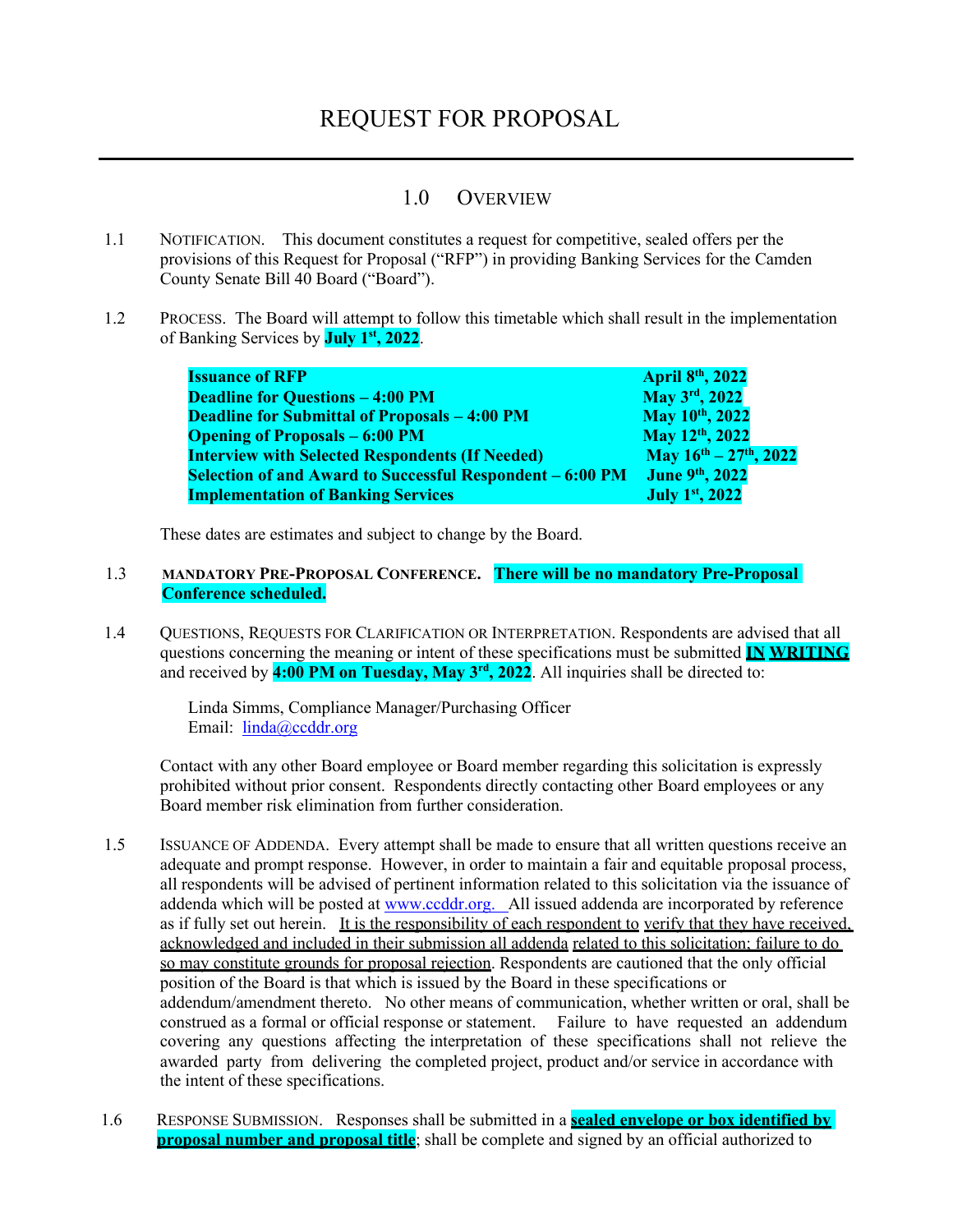obligate the agency or company submitting the response; and shall include **one (1) complete original and two (2) exact duplicates**. It is the responsibility of each respondent to deliver his/her submission to the office of the Board, 100 Third Street, Camdenton, Missouri 65020 or mailed to PO Box 722, Camdenton, MO 65020, on or before the date and exact time indicated. **No fax or email submissions will be accepted**. Responses will be time and date stamped; those received late will be determined non-responsive and will be returned unopened to the sender without exception.

1.7 PROPOSAL OPENING. Submissions will be publicly opened and read aloud at **approximately 6:00 PM on Thursday, May 12<sup>th</sup>, 2022,** during the at the Camden County Senate Bill 40 Board monthly Board meeting at 255 Keystone Industrial Park Drive, Camdenton, MO 65020, and/or via WebEx. Respondents and the public are invited but not required to attend the formal proposal opening. All documents will be made available for public inspection, but no decision relating to the award of the contract will be made at the proposal opening.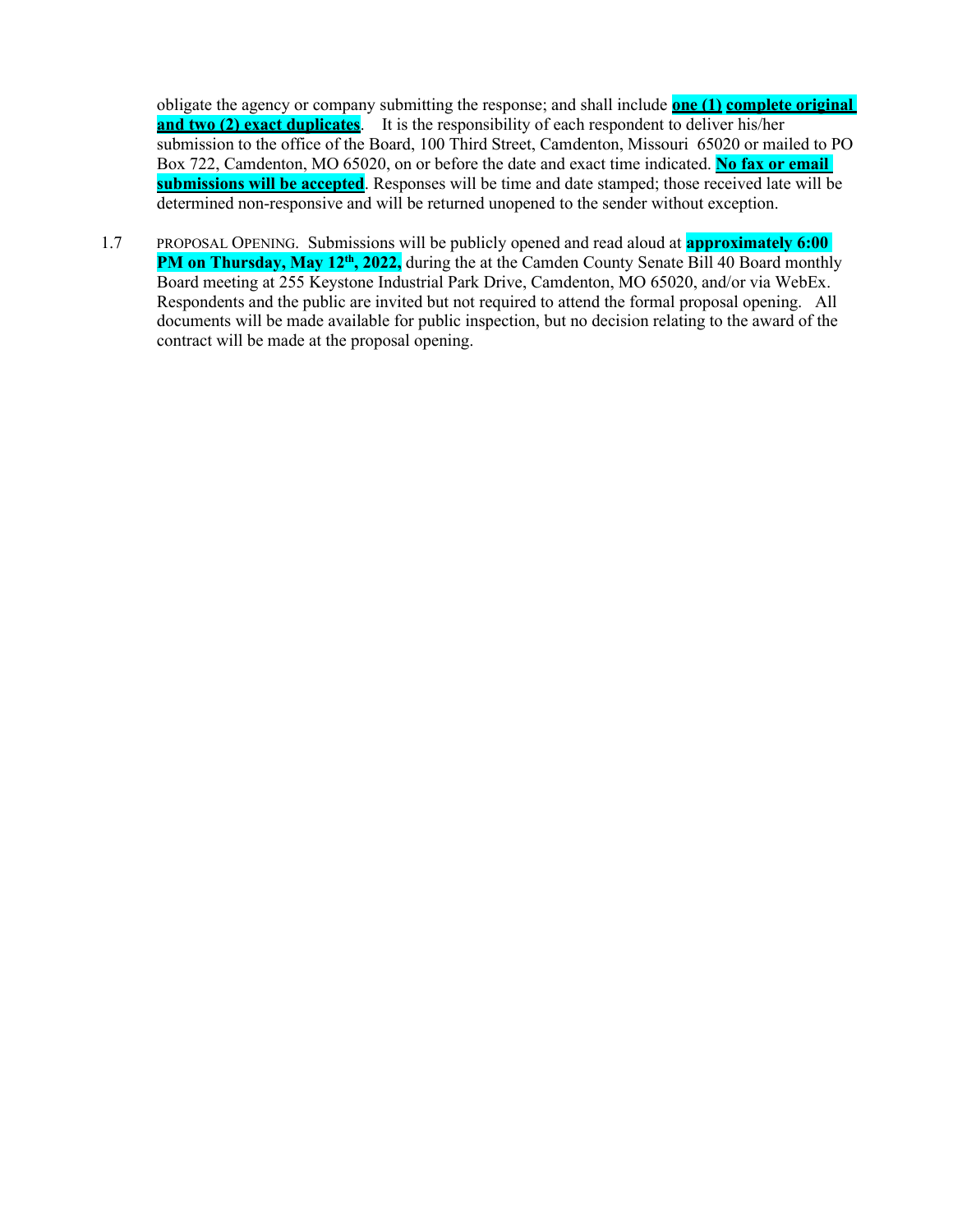## 2. TERMS AND CONDITIONS

- 2.1 INCURRING COSTS. The Board shall not pay for any information requested herein nor be obligated or liable for any cost incurred by any respondent in submitting a response.
- 2.2 REJECTION, EVALUATION AND NEGOTIATION. The right is hereby reserved to reject any or all submissions for any reason, in part or in whole, received in response to this solicitation; to waive or not waive informalities or irregularities in any response or the proposal procedures; to request supplementary information from respondents as determined necessary to effectively evaluate responses; to cancel this solicitation, advertise for new; and to accept or request clarification or further negotiate the terms, conditions and/or methodology of any response if, in the Board's sole judgment, the best interests of the Board will be so served.
- 2.3 WITHDRAWAL. Receipt of written notice or an in-person request from a properly identified individual prior to the official date and time set for proposal opening must occur in order to modify or withdraw a submission which has been delivered to the office of the Board.
- 2.4 VALIDITY. Respondents agree that submissions will remain valid for consideration by the Board for a minimum period of ninety (90) calendar days after the date specified for proposal opening.
- 2.5 RESPONSE MATERIAL OWNERSHIP. All material submitted in response to this solicitation becomes the property of the Board and may be disclosed upon proper Sunshine Law request per 610.021(12) RSMo.
- 2.6 AS NEEDED, IF NEEDED. The successful respondent shall provide product or service on an "as needed, if needed" basis for the Board in accordance with the provisions and requirements stated herein. Any quantities included in this request are based on estimates; the Board reserves the right to increase or decrease quantities to meet actual needs and maintain the quoted pricing and/or stated terms.
- 2.7 EXCEPTIONS. The wording of this solicitation may not be changed or altered in any manner unless done so by the Board via the issuance of an addendum or amendment. Taking exception to any clause in part or in whole does not necessarily disqualify a respondent; any such exception shall be clearly identified and described in full detail in the respondent's submission. Any exception will be evaluated and accepted or rejected by the Board, whose decision shall be final and conclusive. In the absence of such declaration(s), the response shall be accepted as in strict compliance with all terms, conditions, and specifications requested and the awarded party shall be held responsible for providing the product or service accordingly.
- 2.8 RESTRICTIVE LANGUAGE. It shall be the responsibility of respondents to ask questions, request changes or clarification, or otherwise advise the Board if any language, specification or requirement of this solicitation appear to be ambiguous, contradictory, and/or arbitrary, or appear to inadvertently restrict or limit responses to a single source. Such notification must be directed to the Compliance Manager/Purchasing Officer by **May 3rd, 2022, at 4:00 PM**.
- 2.9 INTERPRETATION OF DOCUMENTS. Should any differences arise as to the meaning or intent of these specifications, the Board's interpretation shall be final and conclusive.
- 2.10 ASSIGNMENT. The awarded party shall not assign the contract, subcontract or sublet it as a whole without the prior written consent of the Board. Assignment, subcontracting or subletting without such consent will in no way relieve the awarded party of any of its obligations under this contract unless specified, in writing, by the Board.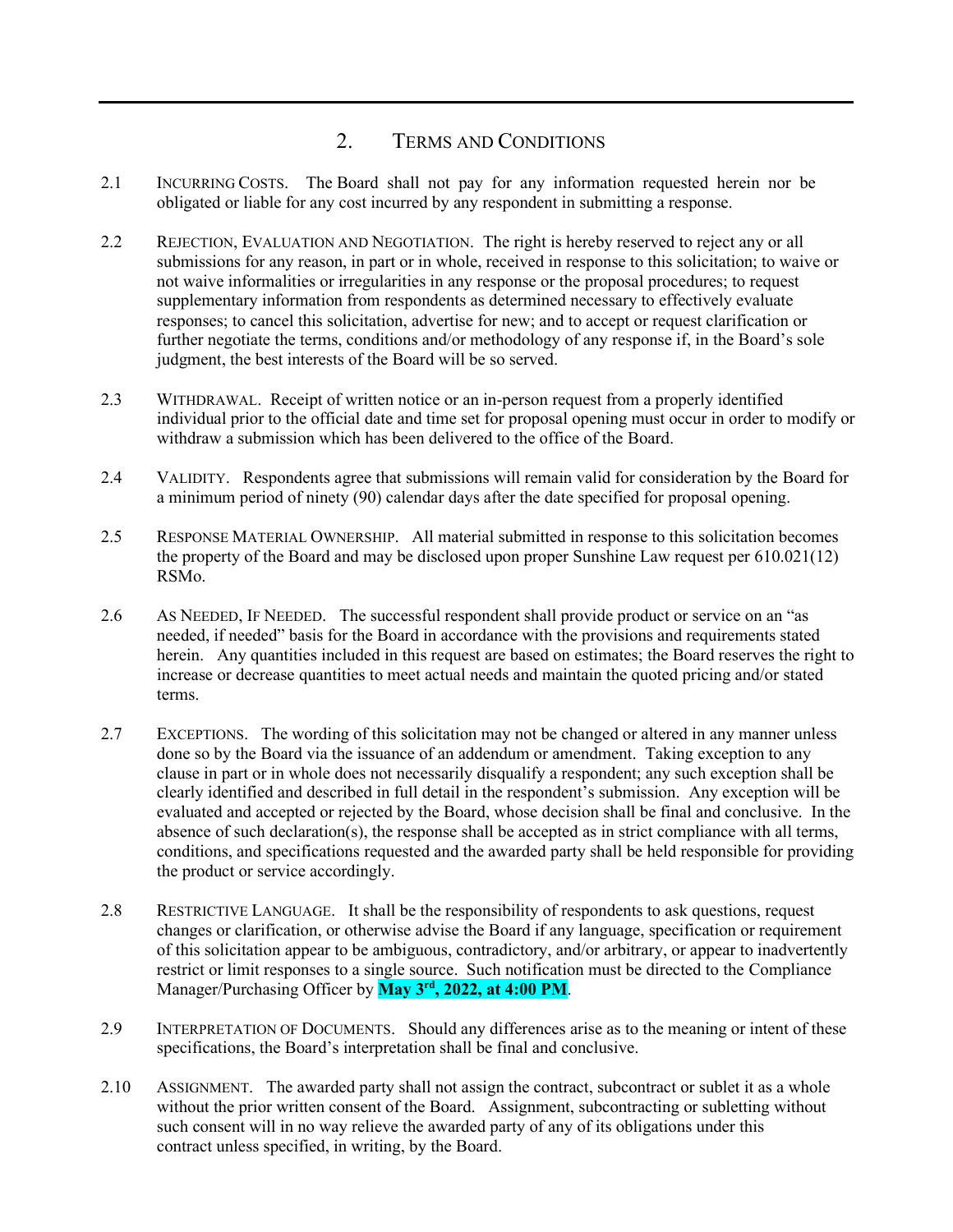- 2.11 CONFLICT OF INTEREST. In submitting a response, the respondent hereby covenants that at the time of submission, the respondent has no other contractual, professional or personal relationships which would create any actual or perceived conflict of interest. The respondent further agrees that during the term of the contract, neither the respondent nor any of its employees shall acquire any other contractual, personal or professional relationships which creates such conflict.
- 2.12 QUALIFICATIONS OF RESPONDENTS. The Board may make such investigations as deemed necessary to determine the ability of any respondent to provide the product and/or service described herein. Respondent shall furnish to the Board all such information and data for this purpose that the Board may request. The Board reserves the right to reject any submission if the evidence submitted by the respondent or investigation of such respondent fails to satisfy the Board that such respondent is properly qualified to carry out the obligations of the contract and/or to complete the work contemplated herein.
- 2.13 TAX EXEMPTION. The Board is funded by public monies and as such has been approved by the State of Missouri for sales/use tax‐exempt status. The Missouri tax identification number and certificate is available to the awarded party upon request.
- 2.14 FUNDS. Financial obligations of the Board payable after the first fiscal year the contract is in place are contingent upon funds for that purpose being appropriated, budgeted, and otherwise made available. In the event funds are not appropriated, any resulting contract will become null and void without penalty to the Board.
- 2.15 PRICES. Prices must be stated in units of quantity specified and must be firm. Proposals qualified by escalator clauses may not be considered.
- 2.16 APPLICABLE LAW. In submitting a proposal, the respondent warrants that it has complied with all applicable laws, rules and ordinances of the United States, Missouri or any other governmental authority or agency in providing the product(s) or service(s) specified herein. Any contract resulting from this solicitation is to be interpreted by the laws of Missouri. The parties agree that the proper forum for litigation arising out of the contract resulting from this solicitation is Camden County, Missouri.
- 2.17 BASIS OF AWARD. Award shall be made to the responsible respondent whose offer best responds to the quality, capacity, and service requirements of the Board, as determined by the Board.
- 2.18 PREFERENCE. In making proposal awards, the Board shall give preference to all firms, corporations, or individuals that maintain office or places of business within the County of Camden when the quality of the commodity or performance promised is equal or better and the price quoted is the same or less. The Board shall also give preference to those firms that employ Camden County residents with disabilities, which includes developmental and intellectual disabilities as defined in RSMo 205.968 and RSMo 630.005.
- 2.19 CHANGE ORDERS. The final contract between the Board and the awarded party(s) will include, by reference, the awarded party's response and the specifications contained in this solicitation. The Board may make changes within the general scope of these specifications and/or the contract resulting from this solicitation, yet all departures from the specifications will be considered unauthorized unless the awarded party has obtained a change order, signed by the Board, authorizing and directing such changes or departures. Any work/service that is unauthorized, and the correction of such unauthorized effort, shall be at the awarded party's expense. No other individual is authorized to modify the contract in any manner.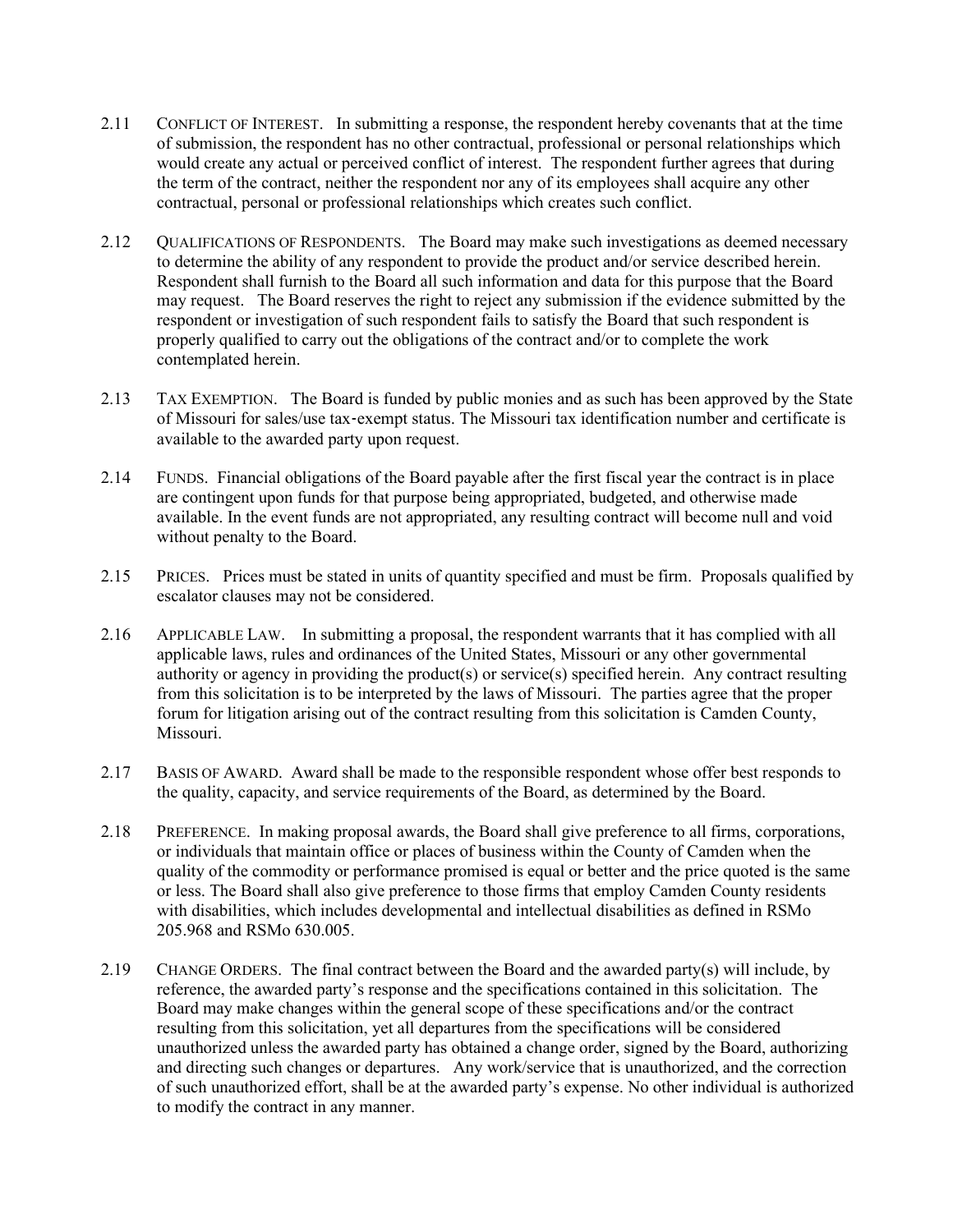#### 2.20 CONTRACT TERMINATION.

2.20.1 TERMINATION FOR DEFAULT. If, through any cause, the awarded party shall fail to fulfill, in a timely and proper manner, its obligations under the contract resulting from this solicitation, or if the awarded party shall violate any of the covenants, agreements, or stipulations of said contract, the Board shall thereupon have the right to terminate this contract for cause by giving written notice to the awarded party of its intent to terminate and at least ten (10) calendar days to cure the default or show cause why termination is otherwise not appropriate. In the event of termination, all finished or unfinished documents, data, studies, survey, drawings, maps, models, photographs, and reports or other material prepared by the awarded party under this contract shall, at the option of the Board, become its property, and the awarded party shall be entitled to receive just and equitable compensation for any services and supplies delivered and accepted. The awarded party shall be obligated to return any payment advanced under the provisions of this contract.

Notwithstanding, the awarded party shall not be relieved of liability to the Board any damages sustained by the Board by virtue of any breach of the contract by the awarded party, and the Board may withhold any payment to the awarded party for the purpose of mitigating its damages until such time as the exact amount of damages due the Board from the awarded party is determined.

If after such termination it is determined, for any reason, that the awarded party was not in default, or that the awarded party's action/inaction was excusable, such termination shall be treated as a termination for convenience, as described herein.

2.20.2 TERMINATION FOR CONVENIENCE. The performance of work under the contract resulting from this solicitation may be terminated by the Board in whole or in part at such time that the Board determines that such termination is in the best interest of the Board. Any such termination will be affected by delivery to the awarded party of a letter of termination specifying the extent to which performance of work under the contract is terminated and the date upon which such termination is effective.

After receipt of a termination letter the awarded party will:

- Stop work on the contract on the date and to the extent specified in the letter.
- Place no further orders for materials, services or facilities except as may be necessary to complete any portions of the work under contract not terminated.
- Complete on schedule such part of the work as will not be terminated.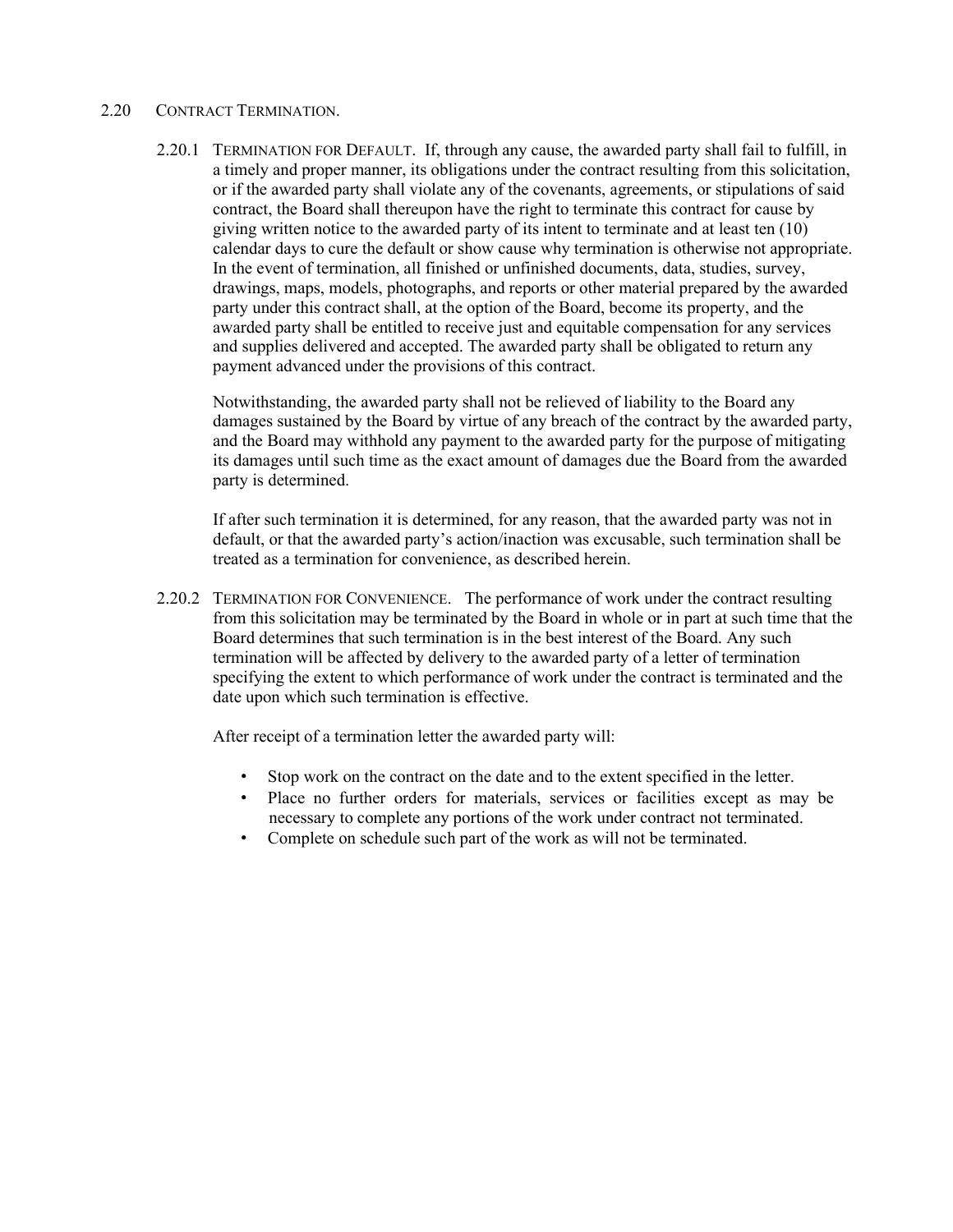## 3. SCOPE OF WORK

- 3.1 OVERVIEW. The purpose of this solicitation is to obtain competitive proposals from banking institutions which desire to be selected as the depository of the Board's funds. All services shall be pursuant to the applicable sections of Chapter 110 of the Missouri Revised Statutes of Missouri (RSMo), for the period of July 1<sup>st</sup>, 2022, through June  $30<sup>th</sup>$ , 2024, and to potentially continue for an additional term of two (2) years at the Board's option. This contract will automatically renew under the same terms and conditions if a new contract is not executed prior to July  $1^{st}$ , 2024. Each respondent is encouraged to review the provisions of Chapter 110 RSMo and all statutes and cross references therein and will be expected to comply with said provisions.
- 3.2 REQUIRED SERVICES. Respondents shall consider the following:

3.2.1 ACCOUNTS. The Board currently maintains accounts for tax receipts received from the Camden County Treasurer and for other services, including services rendered to eligible Camden County residents with developmental disabilities, which will be considered in this proposal:

- 1. Camden County SB 40 Tax
- 2. Camden County SB 40 Services

Information about the accounts is identified in Exhibit 1. The Board reserves the right to add or remove accounts at any time. Neither the number of transactions nor the balance of any account can be guaranteed for any portion of the term of this contract.

- 3.2.2 INVESTING. The Board will maintain separate accounts for each fund as outlined above. All Board funds shall be invested as if invested in overnight repurchases agreements with no funds being idle. Said investment shall comply with the pledged collateral requirements set forth in Chapter 110 RSMo and Camden County Senate Bill 40 Policy #27 – Investment of Board Funds (see Attachment A hereto). The Board may consider investment options other than those outlined in Policy #27, but the Board maintains sole discretion in choosing the option most beneficial.
- 3.2.3 BANK STATEMENT. The banking institution shall provide month-end statements, ending the last day of the month, to the Board by the tenth  $(10<sup>th</sup>)$  day of the following month (and to various auditors as requested). The bank statement shall reflect the regular account activity, including the beginning balance plus deposits less checks honored each month. The monthly bank statement shall show the invested pledged collateral balance each day and the rate. In addition, the statement shall summarize the average daily invested balance and weighted average rate. A statement and/or description of the pledged collateral shall also be submitted to the Board monthly, either in the same statement or a separate instrument.
- 3.2.4 ACCOUNT ANALYSIS. The successful institution shall provide individual and consolidated monthly account analysis showing transaction volume and cost of service for all accounts. The format of this analysis must be approved in advance by the Board. This analysis is due on or before the tenth  $(10<sup>th</sup>)$  day of the following month.
- 3.2.5 AUTOMATIC CLEARINGHOUSE. The Board has direct deposit by automatic clearinghouse (ACH) for employees' payroll checks; this shall continue for the term of the contract resulting from this solicitation. As such, it will be necessary to include ACH pricing.
- 3.2.6 CREDIT/DEBIT CARD SERVICES. The successful institution shall provide the Board with the ability to accept payment through the use of credit/debit cards. The Board does not currently accept MasterCard and Visa credit cards in person and for online collections, but desires to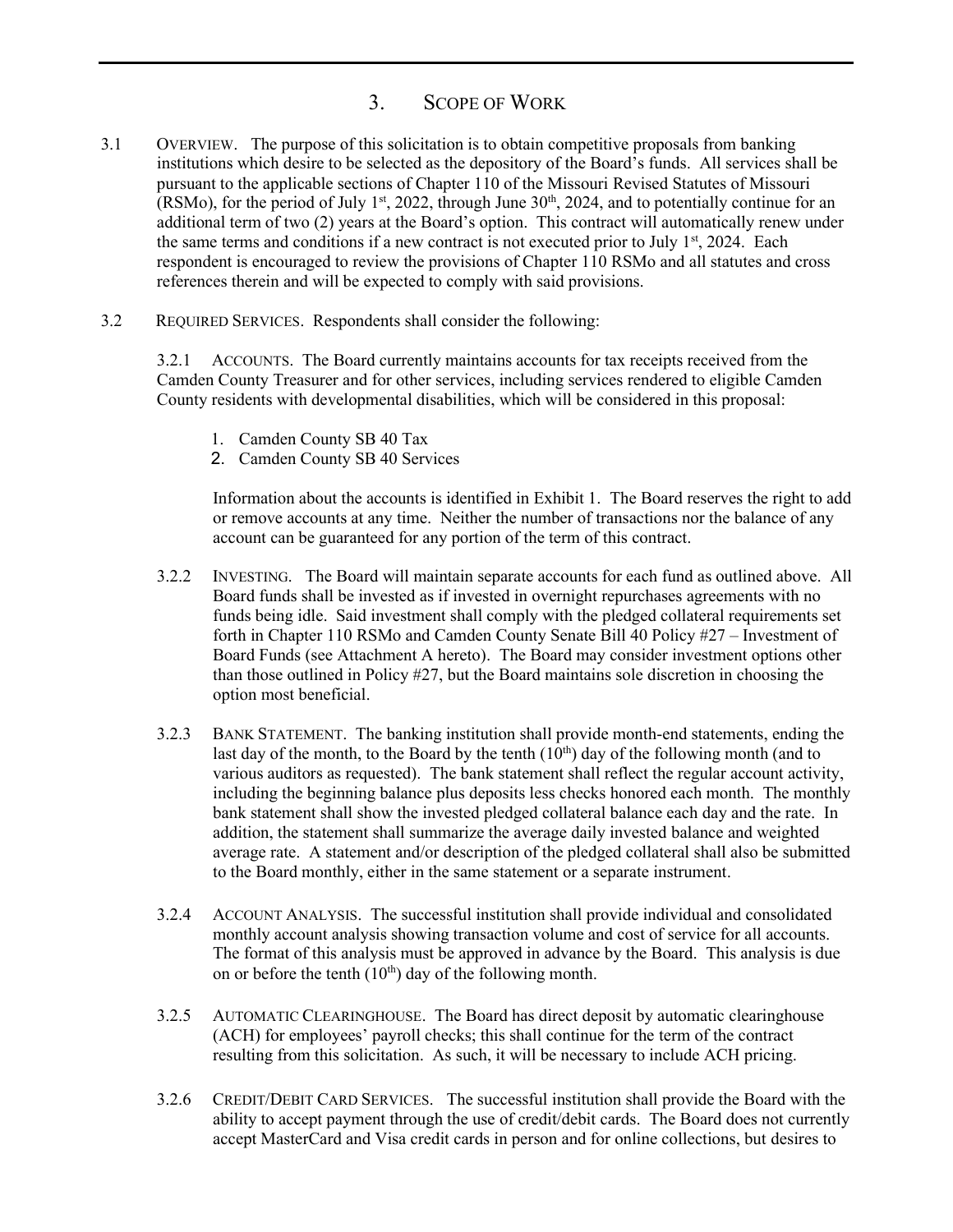potentially establish this service. The Board shall be credited daily for the gross amount of the bank card transactions. Any sales discount fee or percentage proposed shall be accounted for and billed separately, by office/department, at the end of the month as part of the activity charges.

- 3.2.7 CONSOLIDATION. The Board requires the option to consolidate any funds and may request the bank to provide "Zero Balance Accounts." This will allow separate accounts for check issuance with flexibility to pool money for investments.
- 3.2.8 INTERNET SERVICE. The successful institution shall be required to provide PC on-line account access with necessary safeguards including multi-level password security for such information and services as:
	- Account Balance Inquiries
	- Account Transfers
	- Stop Payment
	- Wire Transfer
	- ACH Direct Deposit Creation
- ACH Direct Payment
- Positive Pay
- Electronic Transfer of Withholding Tax Payments

The Board from time to time may request and receive additional services and information pertaining to this system for a reasonable fee.

- 3.3 RESERVATIONS.
	- 3.3.1 CHECKS AND DEPOSIT SLIPS. The Board requests pricing for the provision of checks and deposit slips, but reserves the right to furnish its own at its discretion. Said charges will be evaluated independently of the base proposal. Note: All checks are currently printed inhouse. Form and layout of deposit slips must be approved by the Board and copies of proposed checks and deposit slips must be furnished upon request.
	- 3.3.2 INVESTMENTS OUTSIDE DEPOSITORY. The Board reserves the right to invest outside of the depository agreement for any of the investment accounts.
- 3.4 RESTRICTIONS AND COMPENSATION.
	- 3.4.1 SECURITIES DEPOSIT. The market value of the invested pledged collateral maintained by the depository/financial institute shall at all times equal or exceed one hundred percent (100%) of the actual amount of the funds on deposit with the depository, less the amount, if any, insured by the Federal Deposit Insurance Corporation pursuant to Chapter 100.020 RSMo. The Board shall take possession and assume the responsibility of the safe keeping of the receipts. The bank will provide the Board written confirmation on a quarterly basis that collateral is sufficient to satisfy the terms of this paragraph.
	- 3.4.2 COMPENSATION. The banking institution shall collect service charges as outlined in their submission as compensation for services. Each account will be charged for the activity in the account, or at the Board's option, one or more of the accounts may incur all or some of the charges. **There will be NO CHARGES ACCEPTED BY THE BOARD OTHER THAN THOSE CLEARLY OUTLINED IN THE SUCCESSFUL RESPONDENT'S PROPOSAL** without the express, written consent, in advance, by the Board.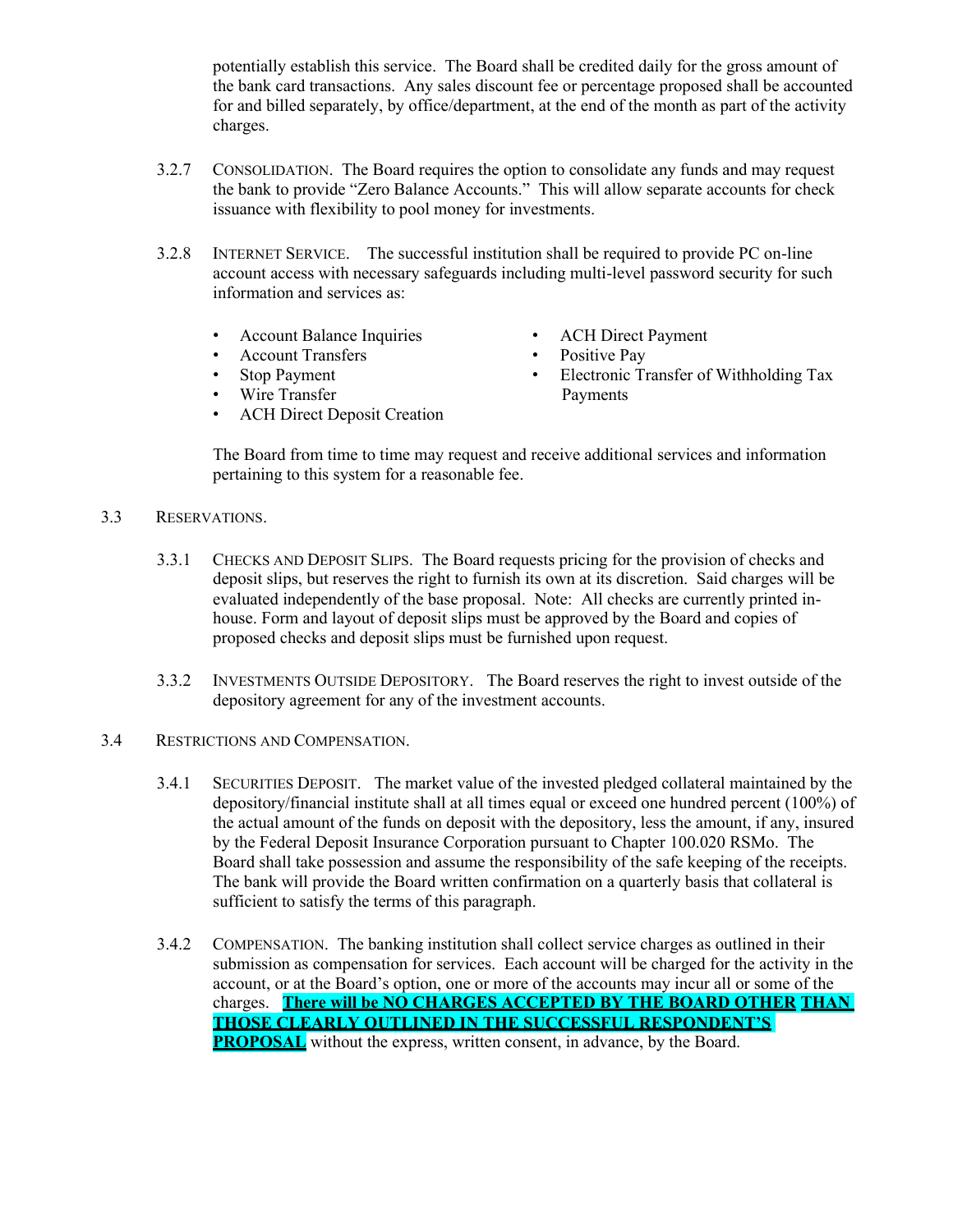#### 3.5 PROPOSAL REQUIREMENTS AND SELECTION CRITERIA.

#### 3.5.1 PROPOSAL FORMAT.

- Fully Executed Cover Page (Page 1 of this document)
- Table of Contents
- Profile of banking institution to include, but not limited to:
	- o Year established
	- o Identification of whether institution is statewide, regional or local
	- o Business address of local office that would handle the Board's banking services
	- o Detail of experience in handling cash management services of similar size and scope, preferably for accounts with which the institution is currently involved or which it has involved with within the past five (5) years.
- Description of the proposal approach for providing the services
- Description of value-added features/services that may be of interest to the Board and their associated costs/fees
- Description of value-added features/services that will be provided to the Board free of charge
- Discussion of the qualifications and skills of the individuals, as well as their direct supervisor(s), that would be working on the Board's cash management needs and the procedures that would be used in providing adequate and safe investments
- Description of the institution's ability to offer carrier services to the Board
- Description of Board staff support required
- Description of institution's community reinvestment
- Fully executed Depository Agreement (Exhibit 2) accompanied by an affidavit that the bank's board of directors has approved the agreement as a part of their proposal submission
- Overview of ALL costs to be incurred by the Board for each service as required herein including, but not limited to, those services outlined in Exhibit  $3 -$ **There will be NO CHARGES ACCEPTED BY THE BOARD OTHER THAN THOSE CLEARLY OUTLINED IN THE SUCCESSFUL RESPONDENT'S PROPOSAL** without the express written consent, in advance, by the Board including:
	- o Specific unit prices for each type of service, transaction, report, system, or any other separate cost to be incurred by the Board
	- o Price changes or discounts related to the volume, period of service and/or number of different services provided by contract banking institution
- Fully executed Anti-Collusion Statement (Exhibit 4)
- 3.5.2 SELECTION CRITERIA. Proposals will be reviewed by individuals knowledgeable of the Board's requirements and the services to be performed. Award shall be made to the responsible respondent whose offer best responds to the quality, capacity, and service requirements of the Board, as determined by the Board. An example of proposal comparisons is provided in Exhibit 5.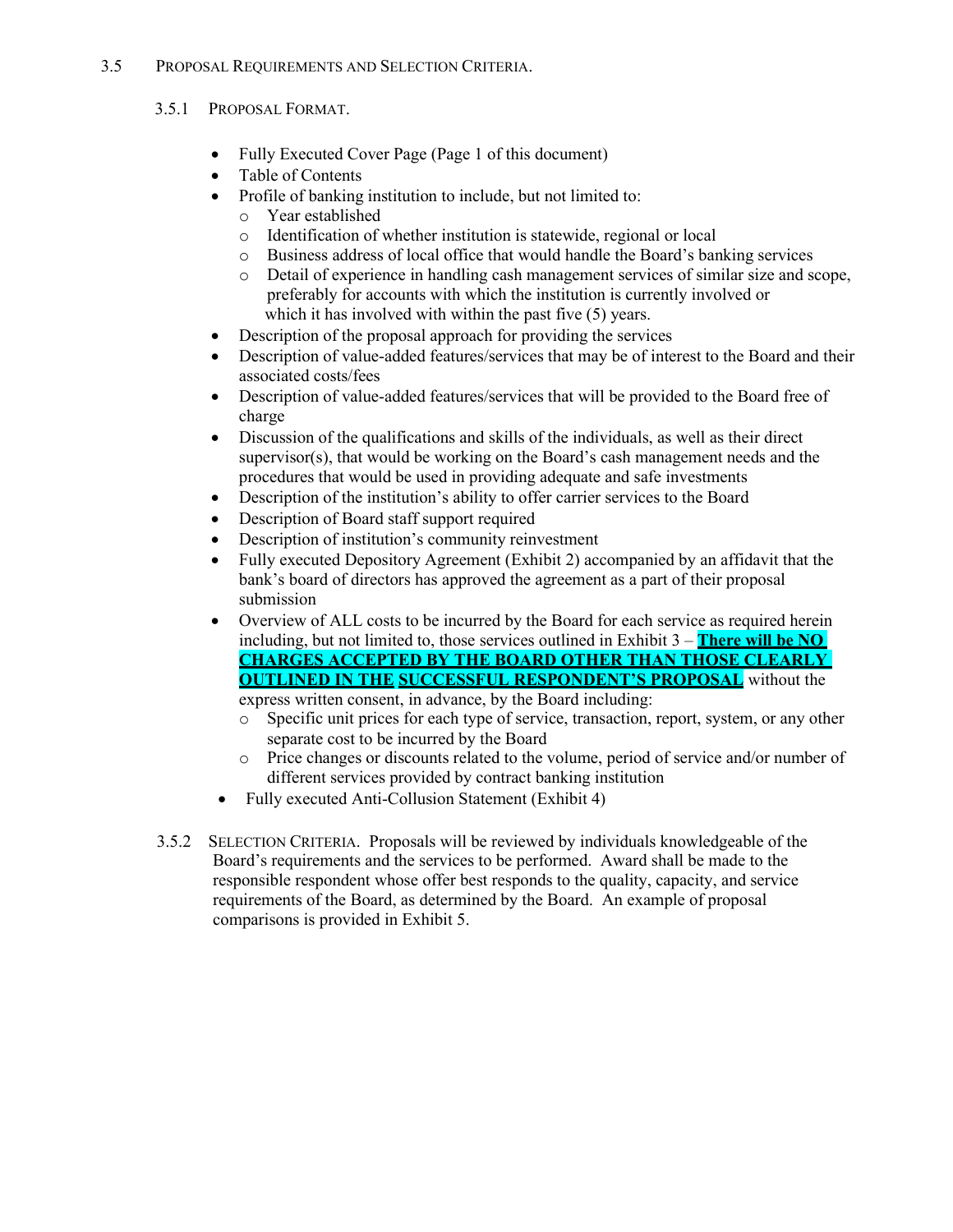## **EXHIBIT 1**

# **Balances Each Month**

| 2021                           | <b>Camden County</b><br>SB 40 Tax | <b>Camden County</b><br><b>SB 40 Services</b> |
|--------------------------------|-----------------------------------|-----------------------------------------------|
| January                        | \$838,887.61                      | \$337,410.20                                  |
| February                       | \$1,467,815.68                    | \$319,282.94                                  |
| March                          | \$1,474,444.36                    | \$254,815.51                                  |
| April                          | \$1,386,020.53                    | \$334,378.90                                  |
| May                            | \$1,340,826.37                    | \$344,058.48                                  |
| June                           | \$1,268,842.82                    | \$282,117.72                                  |
| July                           | \$1,167,017.02                    | \$362,299.18                                  |
| August                         | \$1,066,544.48                    | \$357,039.48                                  |
| September                      | \$988,551.29                      | \$379,724.44                                  |
| October                        | \$910,766.61                      | \$425,922.75                                  |
| November                       | \$849,465.36                      | \$426,078.98                                  |
| December                       | \$793,003.71                      | \$391,401.14                                  |
| <b>Average Monthly Balance</b> | \$1,129,348.82                    | \$351,210.81                                  |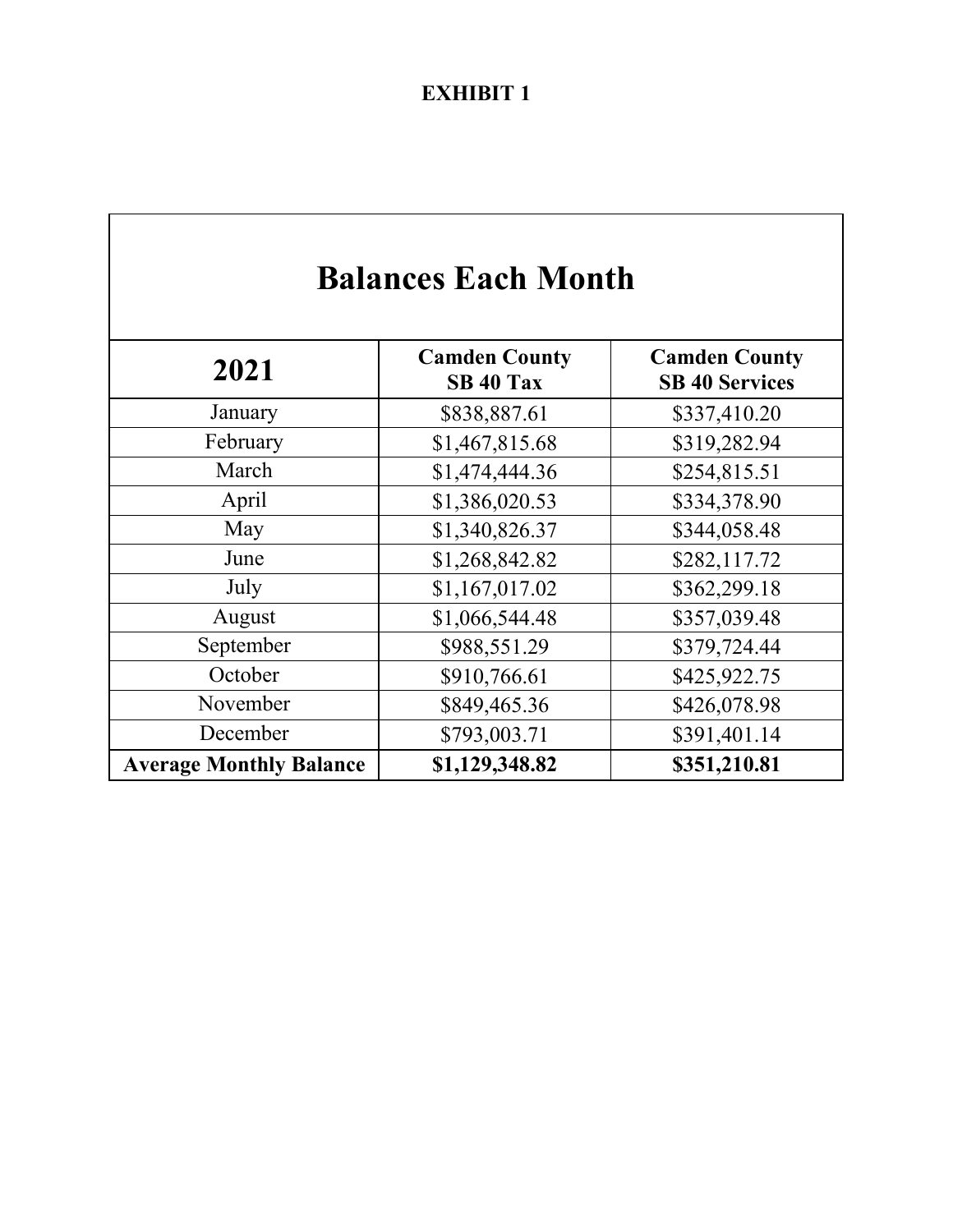### **EXHIBIT 2** DEPOSITORY AGREEMENT

This Depository Agreement made and entered into this day of , and  $\frac{1}{2}$ ,

by and between the Camden County Senate Bill 40 Board, hereinafter called "the Board",

and and the contract of the contract of the equation of the equation of the equation of the equation."

WITNESSETH:

WHEREAS, the Board has deposited or may deposit public funds into the Depository Institution in amounts exceeding the applicable insurance provided by the Federal Deposit Insurance Corporation (FDIC);

WHEREAS, the Board has requested that its deposits in excess of the FDIC Insurance be otherwise secured;

WHEREAS, the Depository Institution is willing to provide the additional collateral to the Board securing its excess deposits by any of the following investments:

- (a) Obligations of the United States Government (Treasury Bills, Treasury Notes and Bonds, and certificate of Indebtedness) and other securities guaranteed by the Full Faith and credit of the United States of America as to the principal and interest.
- (b) Obligations of the United States Government agencies guaranteed by the full faith and credit of the United States of America as to principal and interest.

WHEREAS, the Depository Institution will provide that the above collateral will equal at least one hundred percent (100%) of the market value of the total investments including accrued interest.

WHEREAS, the Depository Institution will place the above securities for safekeeping in a custodial account at a Federal Reserve Bank, a trust department of a commercial bank or through another financial institution not owned or controlled by the Depository Institution or its holding company;

NOW THEREFORE, the parties hereto agree as follows:

- 1. SECURITY. Respondent will need to provide the security that is required by §110.010 and §30.270 RSMo.
- 2. SAFEKEEPING PROVISION. The Depository Institution will place the above securities for safekeeping in a custodial account at a Federal Reserve Bank, a trust department or commercial bank or through another financial institution not owned or controlled by the Depository Institution or its holding company. The securities are to be released only upon joint written authorization of the Board (or duly authorized representative), and the officials of the Depository Institution. The Depository Institution may substitute or exchange securities held in the custodial account as outlined in this agreement.

A Custodial Agreement between the Depository Institution, the institution providing the safekeeping of the pledged securities (hereinafter called the Custodial Institution), authorizing the Custodial Institution to provide custody of securities for collateral of the Board deposits to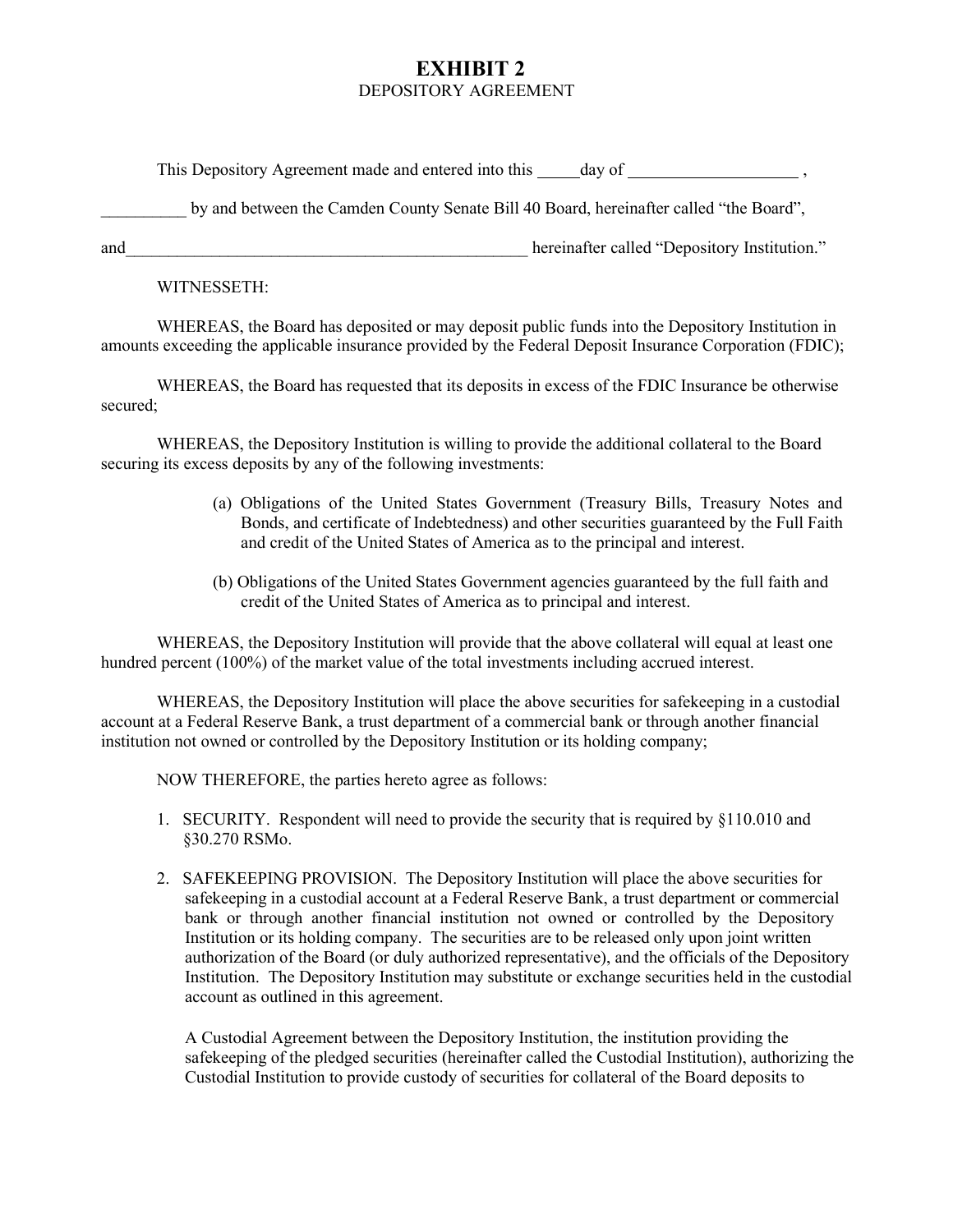be executed and signed by officials of the Depository Institution, Custodial Institution and the Board. The Agreement is to outline the types of securities to hold for safekeeping. The agreement will authorize release of the securities only upon joint written authorization of the Board and the officials of the Depository Institution.

- 3. REPRESENTATIONS. The DEPOSITORY INSTITUTION represents the Board.
	- (a) That the Depository Institution is the sole legal and actual owner of the securities utilized for collateral deposits.
	- (b) That no other security interest has been, nor will be, granted in the securities utilized for collateral of the Board deposits.
	- (c) That the Depository Institution is covered for all the Board deposits up to \$250,000 (with no collateral) under the FDIC.
- 4. DEFAULT. The Depository Institution shall be in default if it fails to pay all or any part of a matured Certificate of Deposit or Repurchase Agreement investment including earned interest at the specified maturity date which is not covered by FDIC applicable amounts. The Depository Institution shall also be in default if ruled "bankrupt", "insolvent" or "failed" by Federal Banking Regulations.
- 5. PROCEEDS. In the event of a default, failure or insolvency of the Depository Institution, the Treasurer of the Board (or duly authorized representative) shall be given the power of attorney authorizing transfer or liquidation of the securities utilized for collateral of deposits and placed in custodial account of Custodial Institution. If the security is transferred, ownership of the security will transfer with the defaulted amount of the matured investment, including accrued interest, plus expenses related to the liquidation transaction, shall be returned to the Depository Institution.
- 6. STATEMENTS. The Depository Institution agrees to furnish to the Board a statement listing a description of the securities pledged and held in safekeeping in the Custodial Institution on at least a quarterly basis. The statement will include par value, market value, interest rate and maturity date of the securities held in safekeeping. The same statement will also be available upon demand by the Board.
- 7. SUBSTITUTION. The substitution or exchange of like securities can be done without prior written agreement or oral notice from the Board provided the Board was granted a written notice granting authorization to the Depository Institution. A written notice stating the par value, interest rate, maturity date and market value at the date of substitution must be sent to the Board by the Depository Institution within five (5) days of any substitution or exchange transaction.
- 8. FINANCIAL POSITION. The Depository Institution will provide a statement of its financial position on at least a quarterly basis. The Depository Institution will provide an annual statement audited by its outside auditors including a statement by its outside auditors as to its "fair presentation."
- 9. DIRECT AUTHORIZATION. The Depository Institution represents and warrants that this agreement is made pursuant in and is duly authorized by the Board of Directors of the Depository Institution.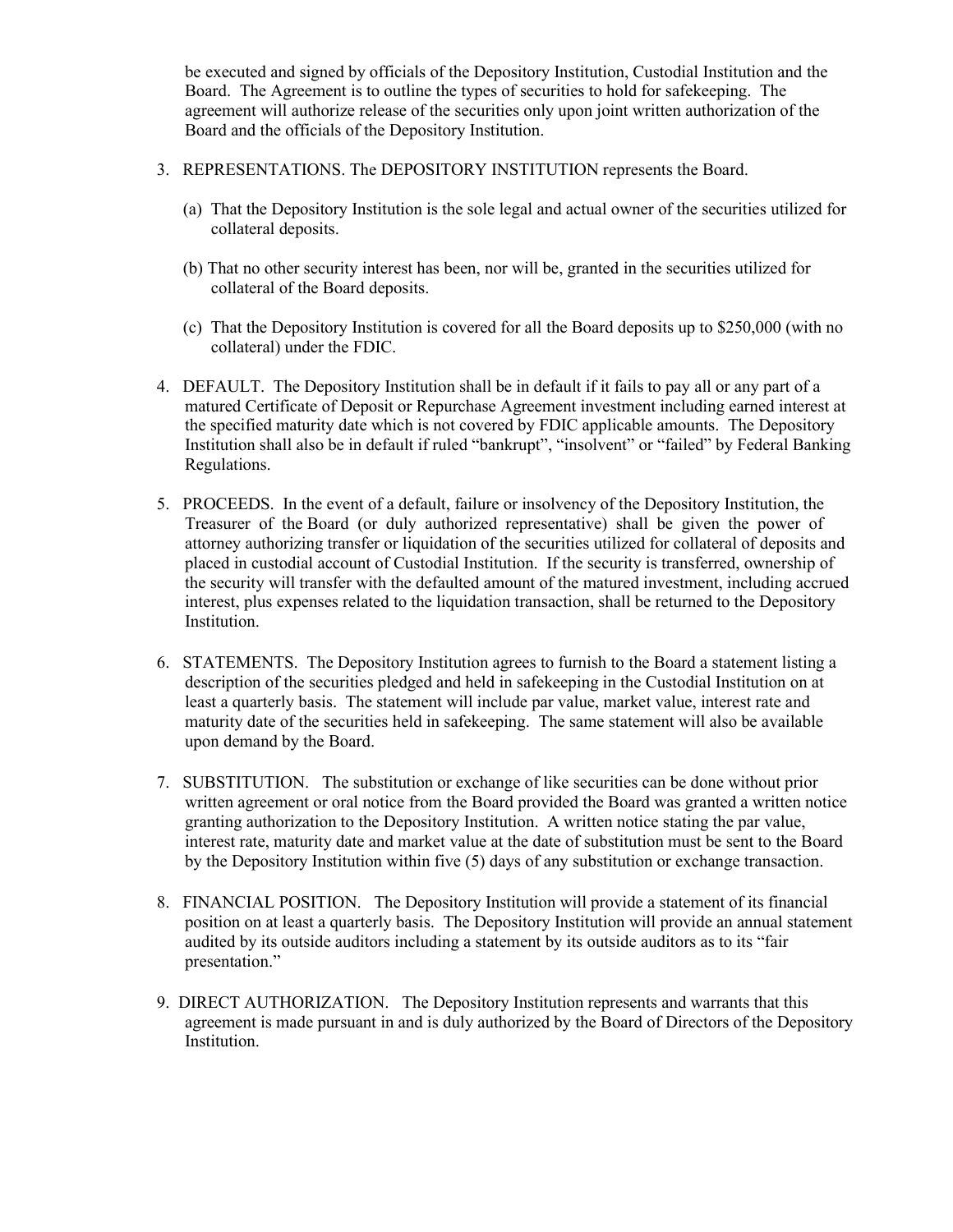10. NON-ASSIGNABILITY. The Collateral Agreement is not assignable in whole or in part, but is binding on the parties successors and assigns.

|  | Signature of Authorized Representative |  |
|--|----------------------------------------|--|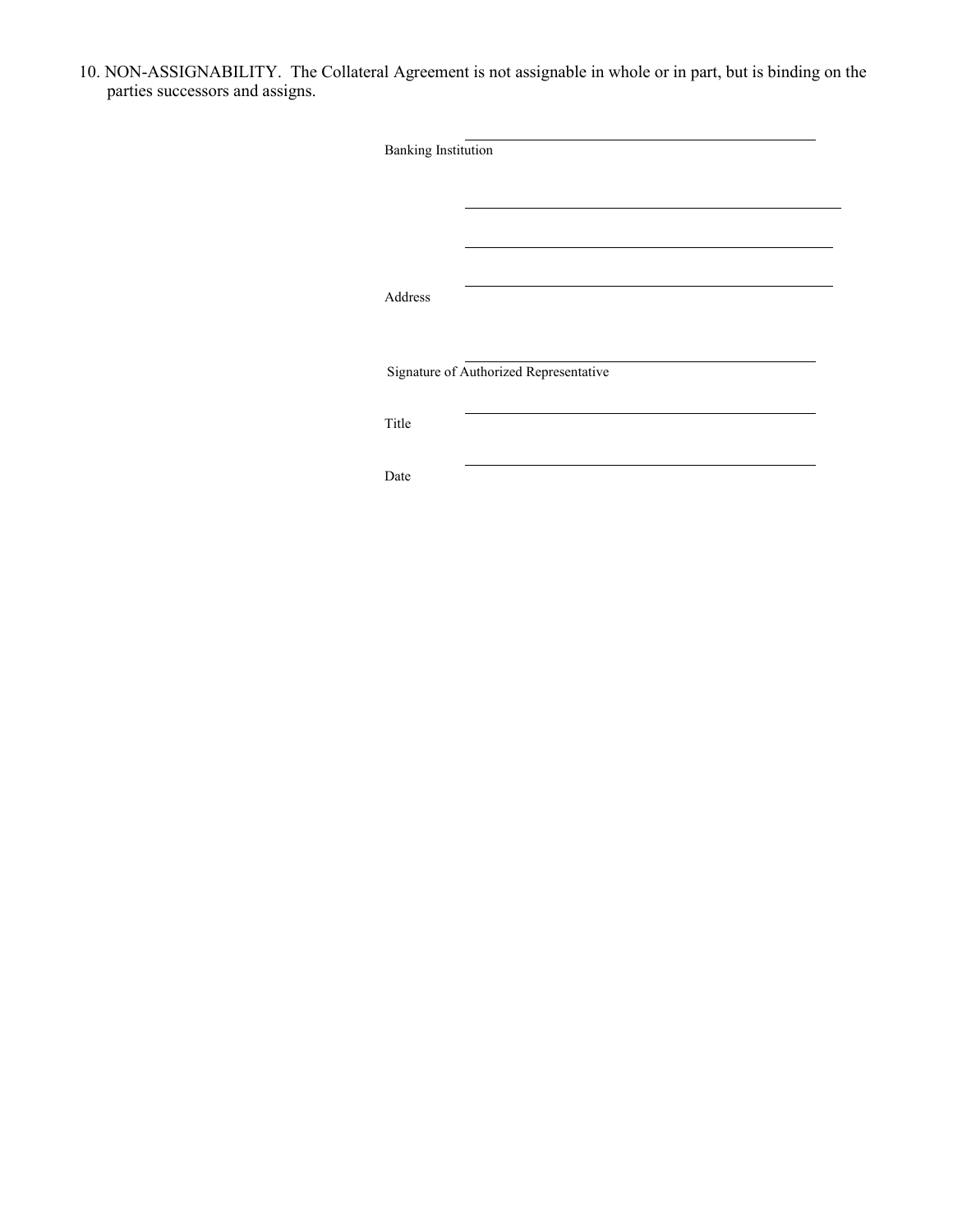#### **EXHIBIT 3** PRICE LIST ALL ACCOUNTS *(Example Only)*

| Service Description:                | Firm Fixed Price<br>per Transaction |  |
|-------------------------------------|-------------------------------------|--|
| Deposits                            |                                     |  |
| Checks                              |                                     |  |
| Deposit Items                       |                                     |  |
| Local Deposit Items                 |                                     |  |
| Return of Deposited Items           |                                     |  |
| Wire Transfer In                    |                                     |  |
| Wire Transfer Out                   |                                     |  |
| Online ACH Item Fee                 |                                     |  |
| <b>ACH Files Processed</b>          |                                     |  |
| Return Item Notification Fee        |                                     |  |
| Two Signature Verification Fee      |                                     |  |
| Account Reconciliation per Item Fee |                                     |  |
| <b>ACH Debits Originated Fee</b>    |                                     |  |
| <b>Collateral Fee</b>               |                                     |  |
| Re-Clear Item Fee                   |                                     |  |
| Other Fee (Please Describe)         |                                     |  |
| Other Fee (Please Describe)         |                                     |  |
| Other Fee (Please Describe)         |                                     |  |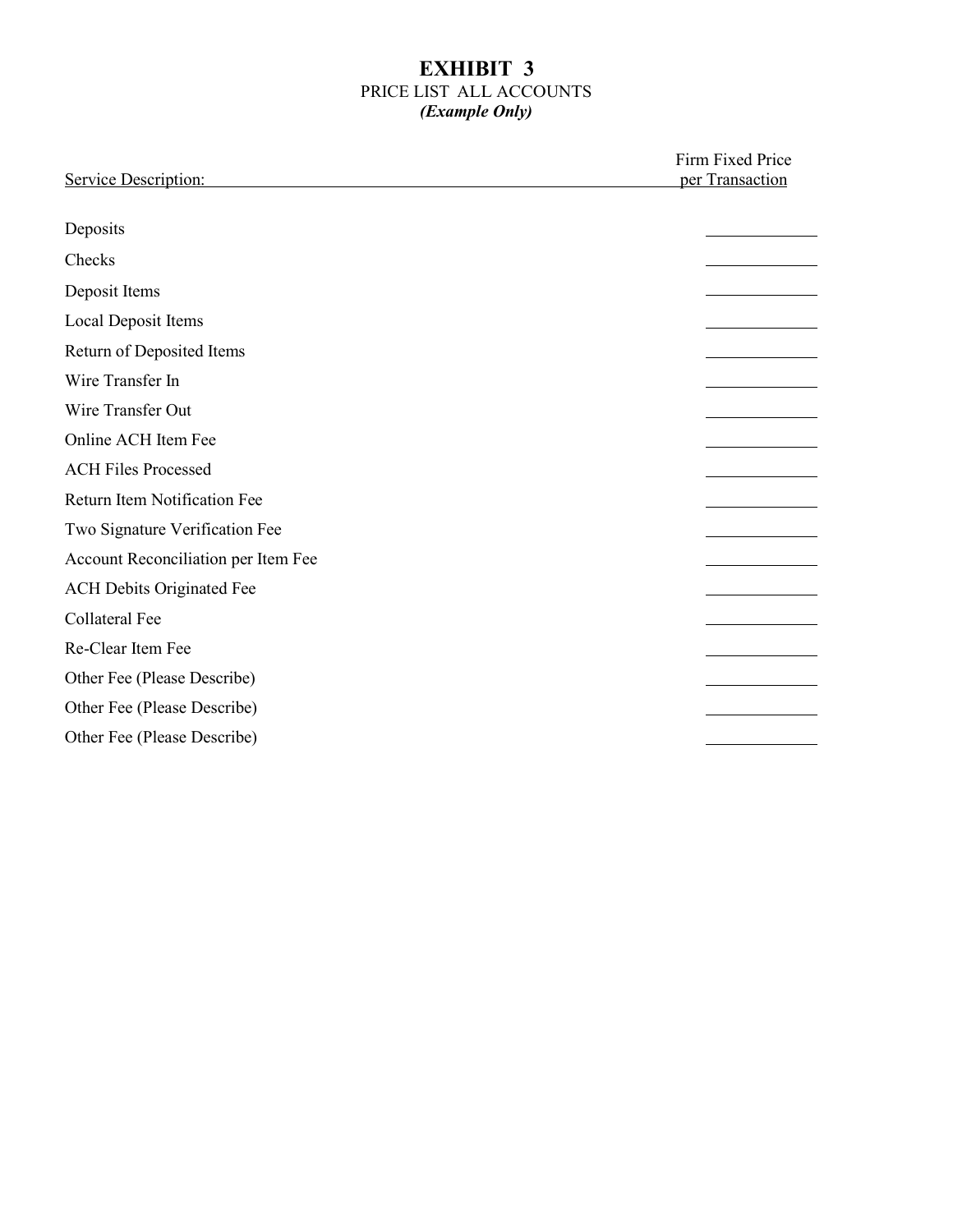## **EXHIBIT 4** ANTI-COLLUSION STATEMENT

| being first                                                                                                                                                                                                                                                                                                                                                                                                                                                                                                                                                                                                          |               |  |
|----------------------------------------------------------------------------------------------------------------------------------------------------------------------------------------------------------------------------------------------------------------------------------------------------------------------------------------------------------------------------------------------------------------------------------------------------------------------------------------------------------------------------------------------------------------------------------------------------------------------|---------------|--|
|                                                                                                                                                                                                                                                                                                                                                                                                                                                                                                                                                                                                                      |               |  |
|                                                                                                                                                                                                                                                                                                                                                                                                                                                                                                                                                                                                                      |               |  |
| (Name of Respondent)                                                                                                                                                                                                                                                                                                                                                                                                                                                                                                                                                                                                 |               |  |
| that all statements made and facts set out in the proposal are true and correct; and that the respondent (the<br>person, firm, association, or corporation making said proposal) has not, either directly or indirectly, entered<br>into any agreement, participated in any collusion, or otherwise taken any action in restraint of the competitive<br>process in connection with such proposal of any contract which result from its acceptance. Affiant further<br>certifies that respondent is not financially interested in, or financially affiliated with, any other respondent for<br>the attached proposal. |               |  |
| (BY)                                                                                                                                                                                                                                                                                                                                                                                                                                                                                                                                                                                                                 |               |  |
| (BY)                                                                                                                                                                                                                                                                                                                                                                                                                                                                                                                                                                                                                 |               |  |
|                                                                                                                                                                                                                                                                                                                                                                                                                                                                                                                                                                                                                      |               |  |
|                                                                                                                                                                                                                                                                                                                                                                                                                                                                                                                                                                                                                      | Notary Public |  |
|                                                                                                                                                                                                                                                                                                                                                                                                                                                                                                                                                                                                                      |               |  |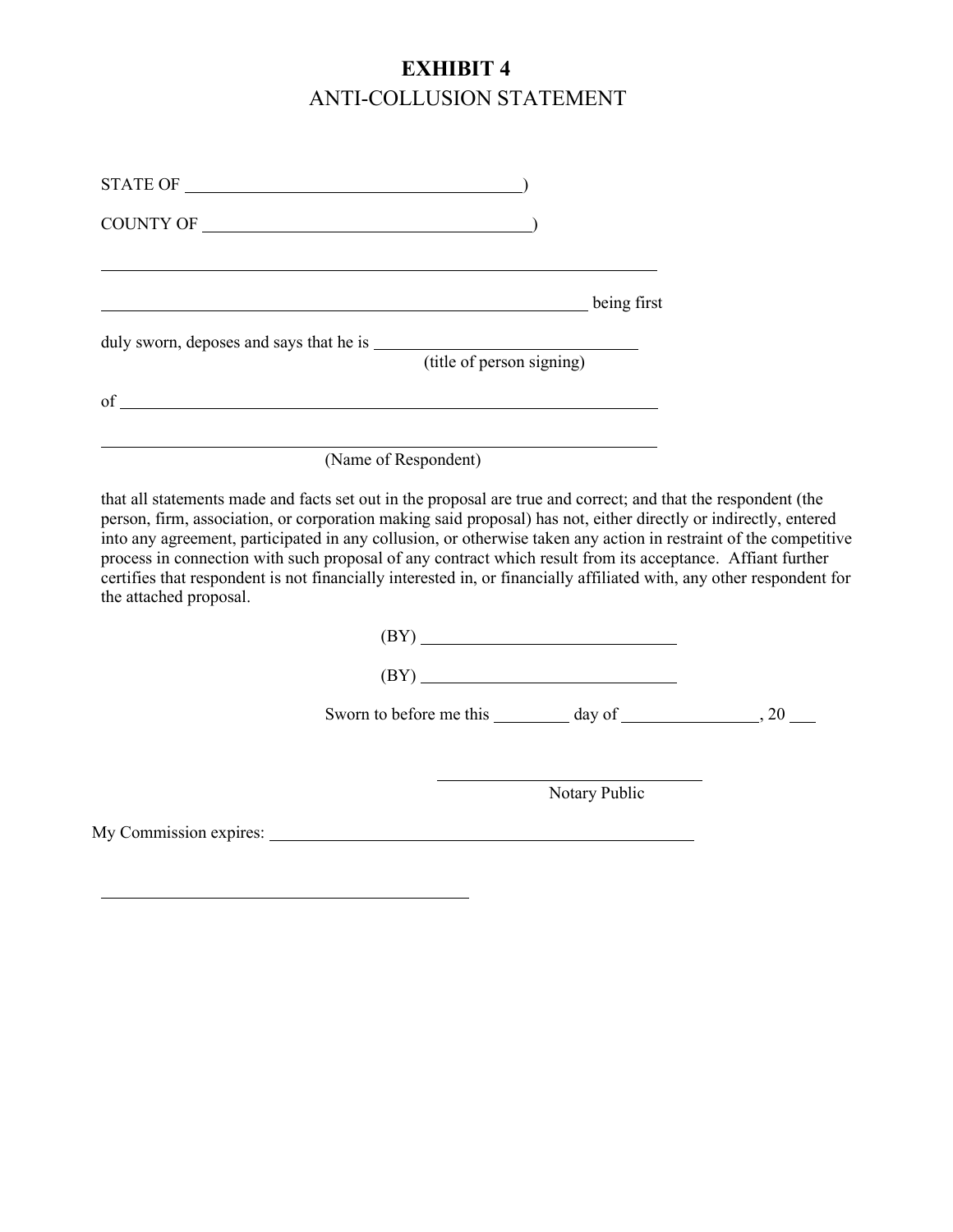## **EXHIBIT 5**

# **Proposal Comparisons** *(Example Only)*

## **RFP 2022-1: BANKING SERVICES**

## **PROPOSAL OPENING: 05/12/2022**

## **AWARD DATE: 06/09/2022 EFFECTIVE DATE: 07/01/2022**

|                                     | <b>Bank A</b><br><i>(Specify</i><br>Service) | <b>Bank B</b><br><i>(Specify</i><br>Service) | <b>Bank C</b><br><i>(Specify</i><br>Service) |
|-------------------------------------|----------------------------------------------|----------------------------------------------|----------------------------------------------|
| <b>Interest Payments</b>            |                                              |                                              |                                              |
| $$0 - $250,000.00$                  | XX%                                          | XX%                                          | XX%                                          |
| $$250,000.01 - $500,000.00$         | $XX\%$                                       | XX%                                          | XX%                                          |
| $$500,000.01 - $750,000.00$         | XX%                                          | XX%                                          | XX%                                          |
| $$750,000.01 - $1,000,000.00$       | $XX\%$                                       | XX%                                          | $XX\%$                                       |
| Over \$1,000,000.01                 | XX%                                          | XX%                                          | $XX\%$                                       |
| Fees                                |                                              |                                              |                                              |
| Deposits                            | \$XX                                         | \$XX                                         | \$XX                                         |
| Checks                              | \$XX                                         | <b>\$XX</b>                                  | <b>\$XX</b>                                  |
| Deposit Items                       | <b>\$XX</b>                                  | \$XX                                         | \$XX                                         |
| Local Deposit Items                 | \$XX                                         | \$XX                                         | \$XX                                         |
| Return of Deposited Items           | \$XX                                         | \$XX                                         | \$XX                                         |
| Wire Transfer In                    | \$XX                                         | \$XX                                         | \$XX                                         |
| Wire Transfer Out                   | \$XX                                         | <b>\$XX</b>                                  | \$XX                                         |
| Online ACH Item Fee                 | <b>\$XX</b>                                  | \$XX                                         | \$XX                                         |
| <b>ACH Files Processed</b>          | \$XX                                         | \$XX                                         | \$XX                                         |
| Return Item Notification Fee        | <b>\$XX</b>                                  | \$XX                                         | \$XX                                         |
| Two Signature Verification Fee      | \$XX                                         | \$XX                                         | \$XX                                         |
| Account Reconciliation per Item Fee | \$XX                                         | \$XX                                         | \$XX                                         |
| <b>ACH Debits Originated Fee</b>    | \$XX                                         | \$XX                                         | \$XX                                         |
| Collateral Fee                      | <b>\$XX</b>                                  | \$XX                                         | <b>\$XX</b>                                  |
| Re-Clear Item Fee                   | \$XX                                         | \$XX                                         | \$XX                                         |
| Other Fee (Please Describe)         | \$XX                                         | \$XX                                         | \$XX                                         |
| Other Fee (Please Describe)         | \$XX                                         | \$XX                                         | \$XX                                         |
| Other Fee (Please Describe)         | <b>\$XX</b>                                  | \$XX                                         | \$XX                                         |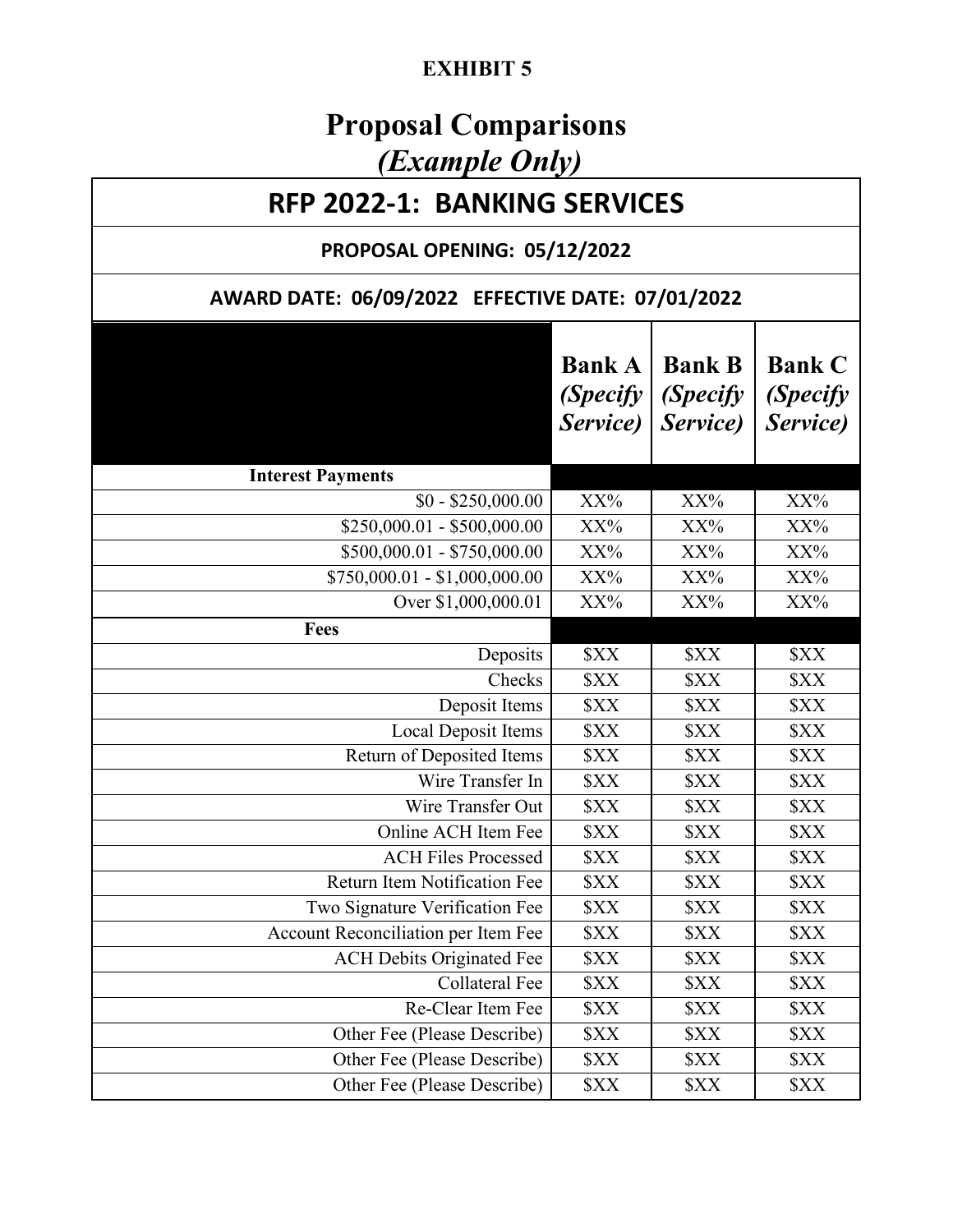# Attachment A



Policy Number: 27 Effective: October 20, 2008 Revised: April 19, 2010, September 17, 2012, October 16, 2017, May 21, 2018

Subject: Investment of Board Funds

### **PURPOSE:**

All funds of Camden County Developmental Disability Resources (CCDDR) are held by the board in a fiduciary capacity. Therefore, all restricted and unrestricted funds of the organization are held by the organization as a steward for the sake of carrying out CCDDR's mission and objectives. The basic investment standards shall be those of a prudent investor as articulated in applicable state laws pertaining to political subdivisions of Missouri. The following instructions are to be understood and employed with that sense of stewardship in mind. Further, this investment policy is set forth in order that:

- There is a clear understanding of responsibilities and objectives of the board, its delegates, and chosen investment counselors
- The board will have a basis for evaluating the investment performance of each of the organization's investment funds

#### **POLICY:**

#### I. Scope

This policy applies to the investment of all operating funds of the Camden County Senate Bill 40 Board, dba Camden County Developmental Disability Resources (CCDDR).

#### A. Pooling of Funds

In an effort to maximize account holdings and investment earnings, investment income will be allocated to various fund accounts based on their intended purpose and in accordance with generally accepted accounting principles.

B. External Management of Funds

Investment through external programs, facilities and professionals operating in a manner consistent with this policy will constitute compliance.

#### II. General Objectives

The primary objectives, in priority, of investments activities shall be safety, liquidity, and yield: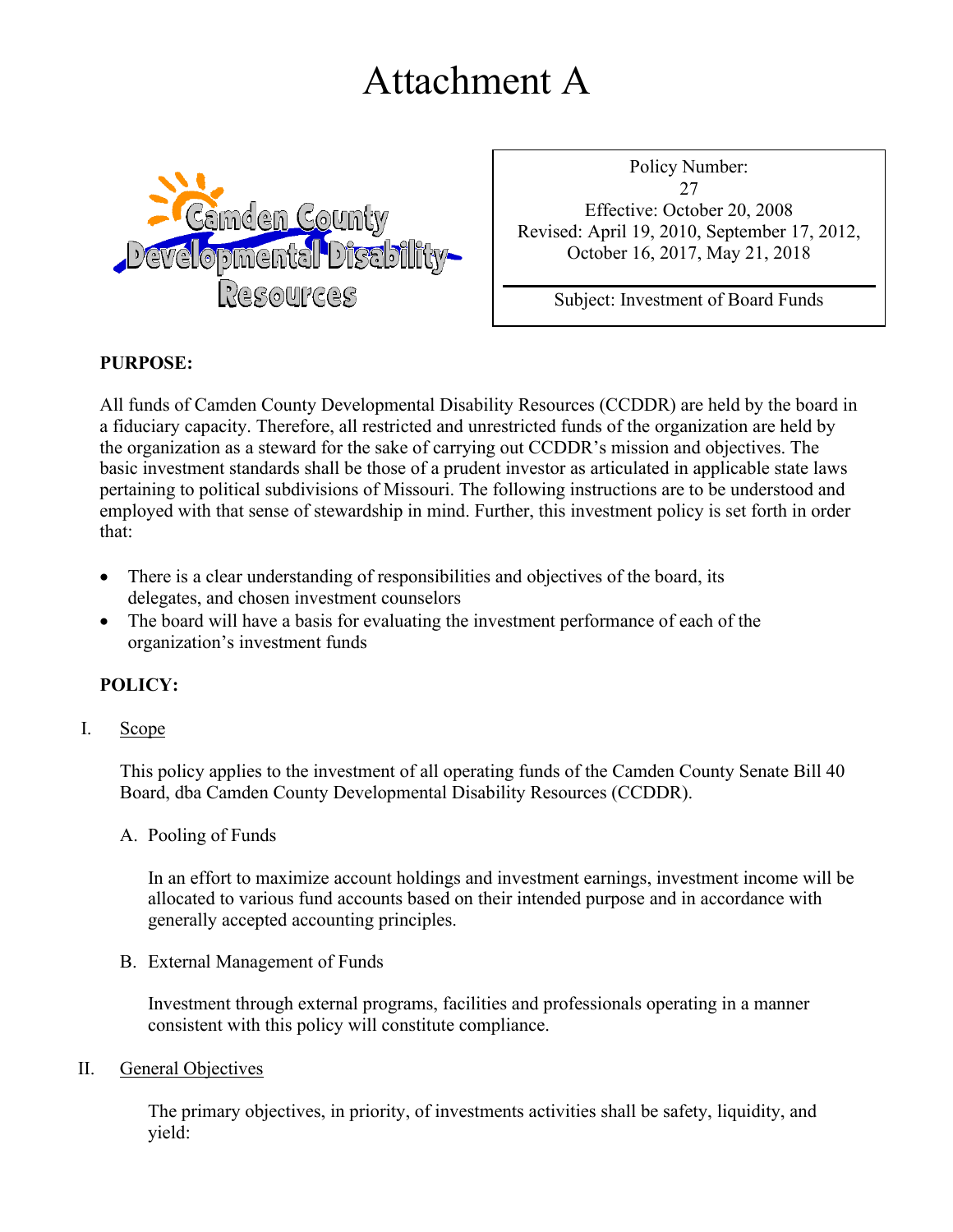### A. Safety

Safety of principal is the foremost objective of the investment program. Investments shall be undertaken in a manner that seeks to ensure the preservation of capital in the overall portfolio. The objective will be to mitigate credit risk and interest rate risk.

1. Credit Risk

CCDDR will minimize credit risk, the risk of loss due to the failure of the security issuer or backer, by:

- Pre-qualifying the financial institutions, broker/dealers, intermediaries, and advisors with which CCDDR will do business
- Diversifying the portfolio so that potential losses on individual securities will be minimized
- 2. Interest Rate Risk

CCDDR will minimize the risk that the market value of securities in the portfolio will fall due to changes in general interest rates, by:

- Structuring the investment portfolio so that securities mature to meet cash requirements for ongoing operations, thereby avoiding the need to sell securities on the open market prior to maturity
- Investing operating funds primarily in shorter-term securities
- B. Liquidity

The investment portfolio/fund accounts shall remain sufficiently liquid to meet all operating requirements that may be reasonably anticipated. This is accomplished by structuring the portfolio/fund accounts so that securities mature concurrent with cash needs to meet anticipated demands (static liquidity). Furthermore, since all possible cash demands cannot be anticipated, the portfolio/fund accounts should consist largely of securities with active secondary or resale markets (dynamic liquidity). A portion of the portfolio/fund accounts also may be placed in bank deposits or repurchase agreements that offer same-day liquidity for short-term funds.

#### C. Yield

The investment portfolio/fund accounts shall be designed with the objective of attaining a market rate of return throughout budgetary and economic cycles, taking into account the investment risk constraints, and liquidity needs. Return on investment is of secondary importance compared to the safety and liquidity objectives described above. The core of investments is limited to relatively low risk securities in anticipation of earning a fair return relative to the risk being assumed. Securities shall not be sold prior to maturity with the following exceptions:

- A security with declining credit may be sold early to minimize loss of principal
- A security swap would improve the quality, yield, or target duration in the portfolio
- Liquidity needs of the portfolio require that the security be sold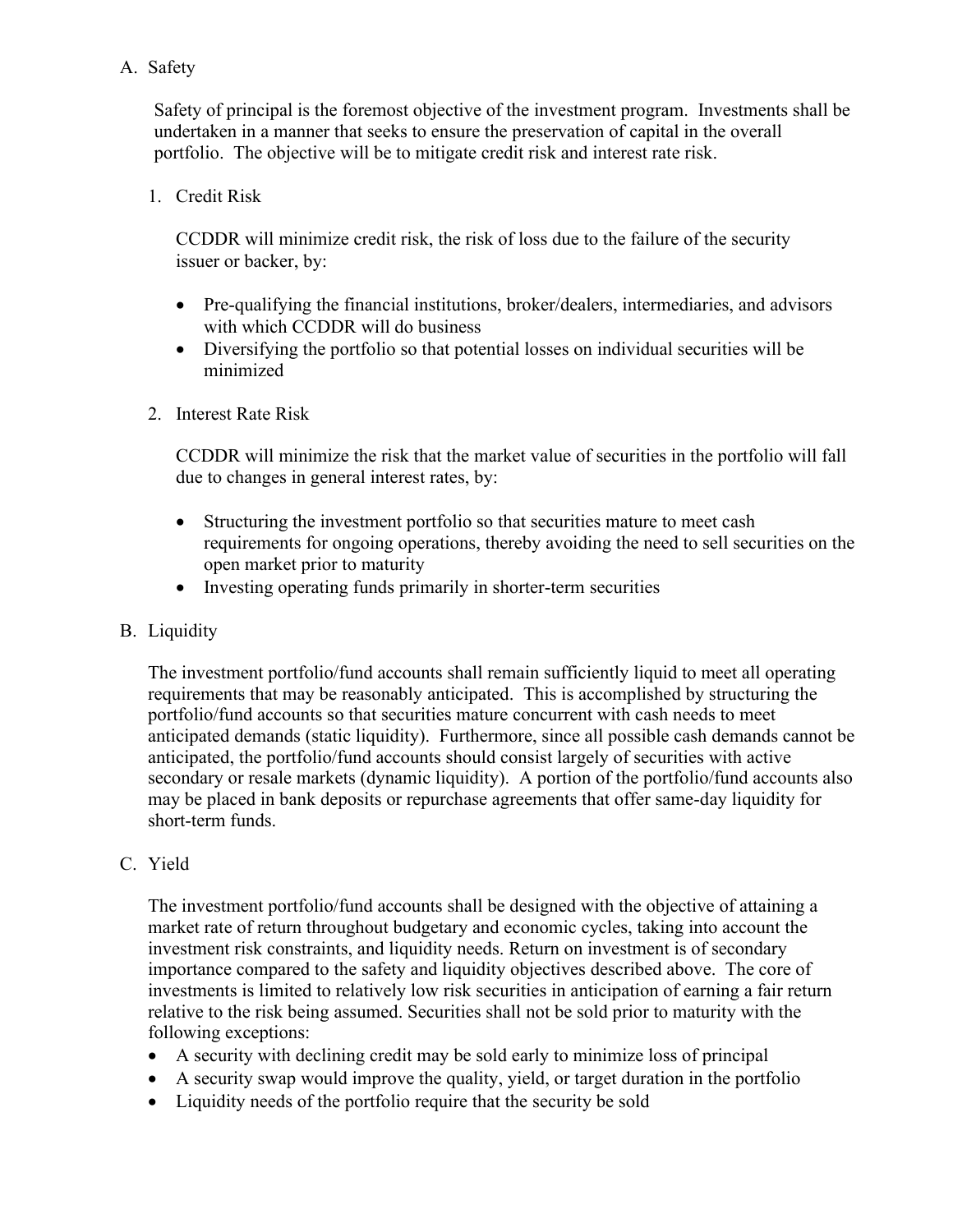#### III. Standards of Care

### A. Prudence

The standard of care to be used by investment officials shall be the "prudent person" standard and shall be applied in the context of managing an overall portfolio/fund accounts. Investment officers acting in accordance with written procedures and this investment policy and exercising due diligence shall be relieved of personal liability for an individual security's credit risk or market price changes, provided deviations from expectations are reported in a timely fashion to the governing body and the liquidity and the sale of securities are carried out in accordance with the terms of this policy.

Investments shall be made with judgment and care, under circumstances then prevailing, which persons of prudence, discretion and intelligence exercise in the management of their own affairs, not for speculation, but for investment, considering the probable safety of their capital as well as the probable income to be derived.

#### B. Ethics and Conflicts of Interest

Officers and employees involved in the investment process shall refrain from personal business activity that could conflict with the proper execution and management of the investment program, or that could impair their ability to make impartial decisions. CCDDR employees, board members, and investment officials shall disclose any material interests in financial institutions with which they conduct business. They shall further disclose any personal financial/investment positions that could be related to the performance of the investment portfolio/fund accounts. Employees and officers shall refrain from undertaking personal investment transactions with the same individual with which business is conducted on behalf of CCDDR.

C. Delegation of Authority

Authority to manage the investment program is granted to the CCDDR Executive Director (hereinafter referred to as the Investment Officer) in consultation with an Investment Advisor employed at a local financial institution. Responsibility for the operation of the investment program is hereby delegated to the investment officer, who shall act in accordance with the established written procedures and internal controls for the operation of the investment program consistent with this Investment Policy, Financial Management Practices Policy, and the CCDDR Bylaws. Procedures should include references to: safekeeping, delivery vs. payment, investment accounting, repurchase agreements, wire transfer agreements, and collateral/depository agreements. No person may engage in an investment transaction except as provided under the terms of this policy and the procedures established by the investment officer. The investment officer shall be responsible for all transactions undertaken and shall establish a system of controls to regulate the activities of subordinate officials.

#### IV. Investment Transactions

#### A. Authorized Financial Dealers and Institutions

Federally insured banks, credit unions, and other financial institutions are considered acceptable financial dealers and institutions. In the event Federally insured banks, credit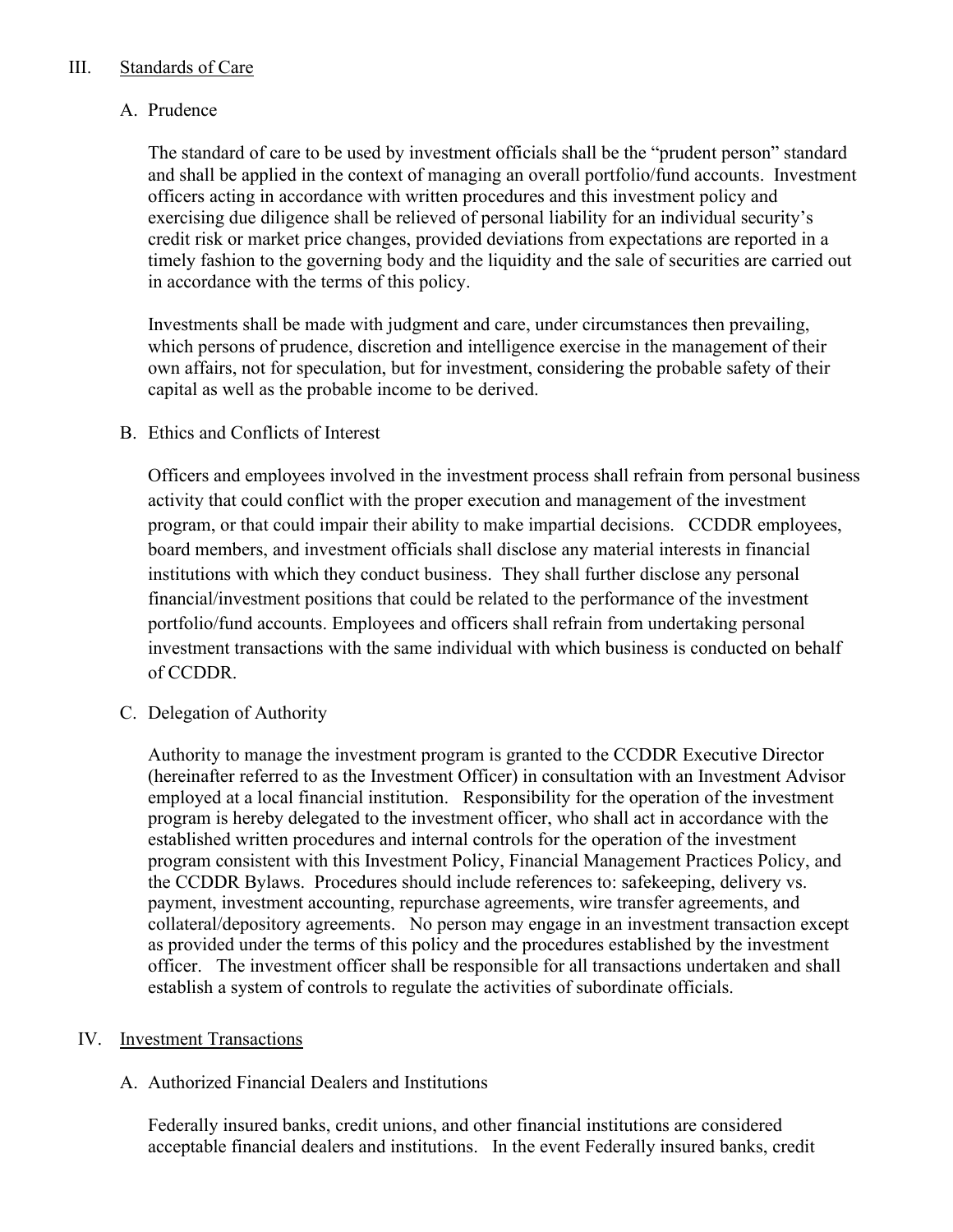unions, or other financial institutions are not intended to be used for investment purposes, a list of financial institutions, which are authorized to conduct and provide investment transactions and approved by the governing body, will be generated and maintained. In addition, a list of approved security broker/dealers selected by creditworthiness as determined by the investment officer and approved by the governing body will be generated and maintained. These may include "primary" dealers or regional dealers that qualify under Securities and Exchange Commission (SEC) Rule 15C3-1 (uniform net capital rule).

All financial institutions and broker/dealers who desire to become qualified for investment transactions must supply the following as appropriate:

- Audited financial statements
- Proof of National Association of Securities Dealers (NASD) certification
- Proof of state registration
- Completed broker/dealer questionnaire
- Certification of having read and understood and agreeing to comply with the CCDDR investment policy.

An annual review of the financial condition and registration of qualified financial institutions and broker/dealers will be conducted by the investment officer.

B. Internal Controls

The investment officer is responsible for establishing and maintaining an internal control structure that will be reviewed annually with CCDDR's independent auditor. The internal control structure shall be designed to ensure that the assets of CCDDR are protected from loss, theft or misuse and to provide reasonable assurance that these objectives are met. The concept of reasonable assurance recognizes that (1) the cost of control should not exceed the benefits likely to be derived and (2) the valuation of costs and benefits require estimates and judgments by management.

The internal controls shall address the following points:

- Control of collusion.
- Separation of transaction authority from accounting and record keeping.
- Custodial safekeeping.
- Avoidance of physical delivery securities.
- Clear delegation of authority to subordinate staff members.
- Written confirmation of transactions for investments and wire transfers.
- Development of a wire transfer agreement with the lead bank and third party custodian.

#### C. Delivery vs. Payment

All trades where applicable will be executed by delivery vs. payment (DVP) to ensure that securities are deposited in eligible financial institutions prior to the release of funds. All securities shall be perfected in the name or for the account of CCDDR and shall be held by a third-party custodian as evidenced by safekeeping receipts.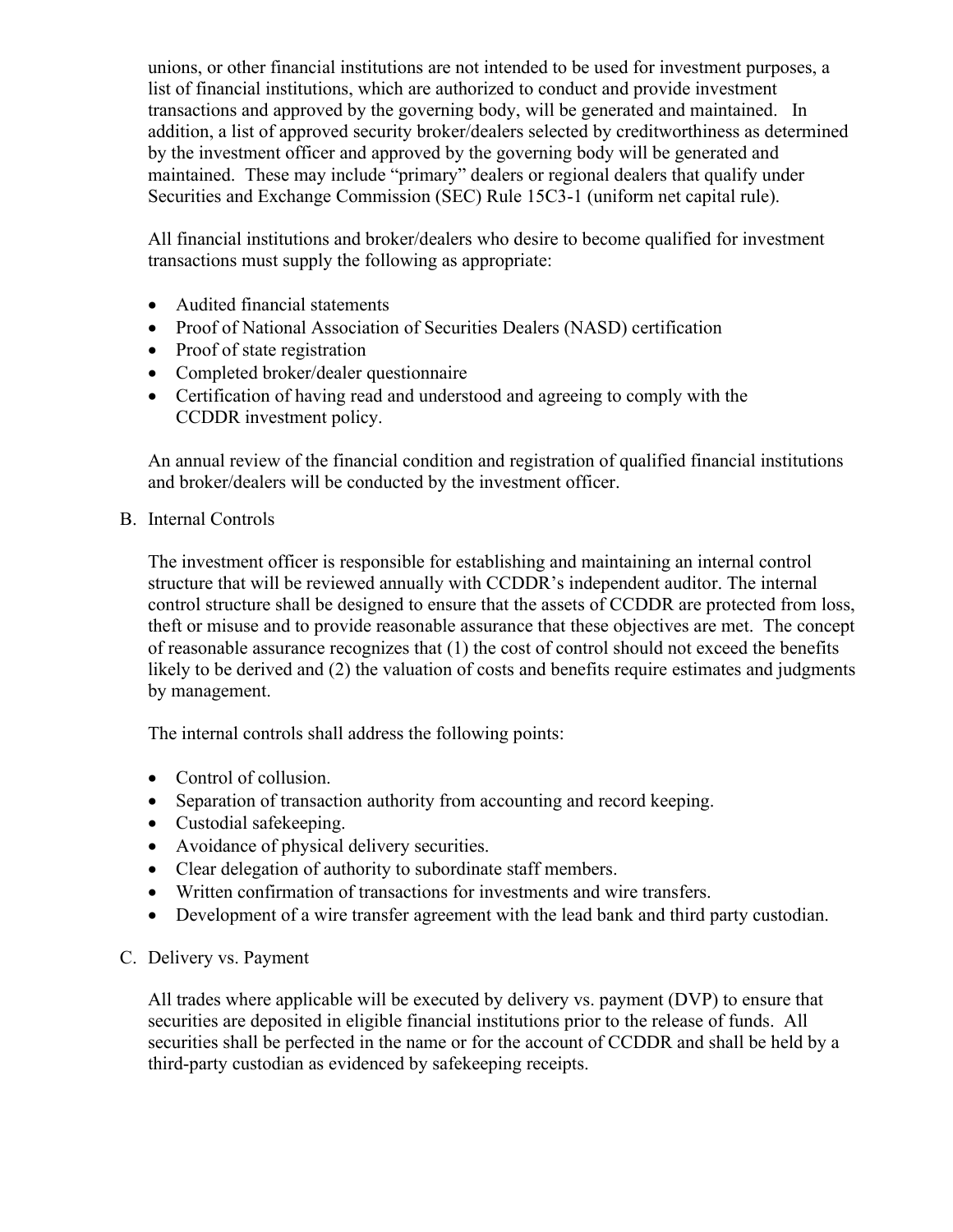#### V. Suitable and Authorized Investments

### A. Investment Types

In accordance with and subject to restrictions imposed by current statutes, the following list represents the entire range of investments that CCDDR will consider and which shall be authorized for the investments of funds by CCDDR.

- 1. United States Treasury Securities. CCDDR may invest in obligations of the United States government for which the full faith and credit of the United States are pledged for the payment of principal and interest.
- 2. United States Agency Securities. CCDDR may invest in obligations issued or guaranteed by any agency of the United States Government as described in V. (2).
- 3. Repurchase Agreements. CCDDR may invest in contractual agreements between CCDDR and commercial banks or primary government securities dealers. The purchaser in a repurchase agreement (repo) enters into a contractual agreement to purchase U.S. Treasury and government agency securities while simultaneously agreeing to resell the securities at predetermined dates and prices.
- 4. Collateralized Public Deposits (Certificates of Deposit). Instruments issued by financial institutions which state that specified sums have been deposited for specified periods of time and at specified rates of interest. The certificates of deposit are required to be backed by acceptable collateral securities as dictated by State statute.
- 5. Bankers' Acceptances. Time drafts drawn on and accepted by a commercial bank, otherwise known as bankers' acceptances. CCDDR may invest in bankers' acceptances issued by domestic commercial banks possessing the highest rating issued by Moody's Investor Services, Inc. or Standard and Poor's Corporation.
- 6. Commercial Paper. CCDDR may invest in commercial paper issued by domestic corporations, which has received the highest rating issued by Moody's Investor Services, Inc. or Standard and Poor's Corporation. Eligible paper is further limited to issuing corporations that have total commercial paper program size in excess of five hundred million dollars (\$500,000,000).
- 7. Money Market, Negotiable Order of Withdrawal (NOW) and Other Depositary Accounts. CCDDR may invest in money market, NOW and other depositary accounts at Federally insured banks, credit unions, and other financial institutions as allowed by Federal, state and local law. Accounts are required to be backed by acceptable collateral securities as dictated by statutes.

## B. Security Selection

The following list represents the entire range of United States Agency Securities that CCDDR will consider and which shall be authorized for the investment of funds by CCDDR. Additionally, the following definitions and guidelines should be used in purchasing the instruments: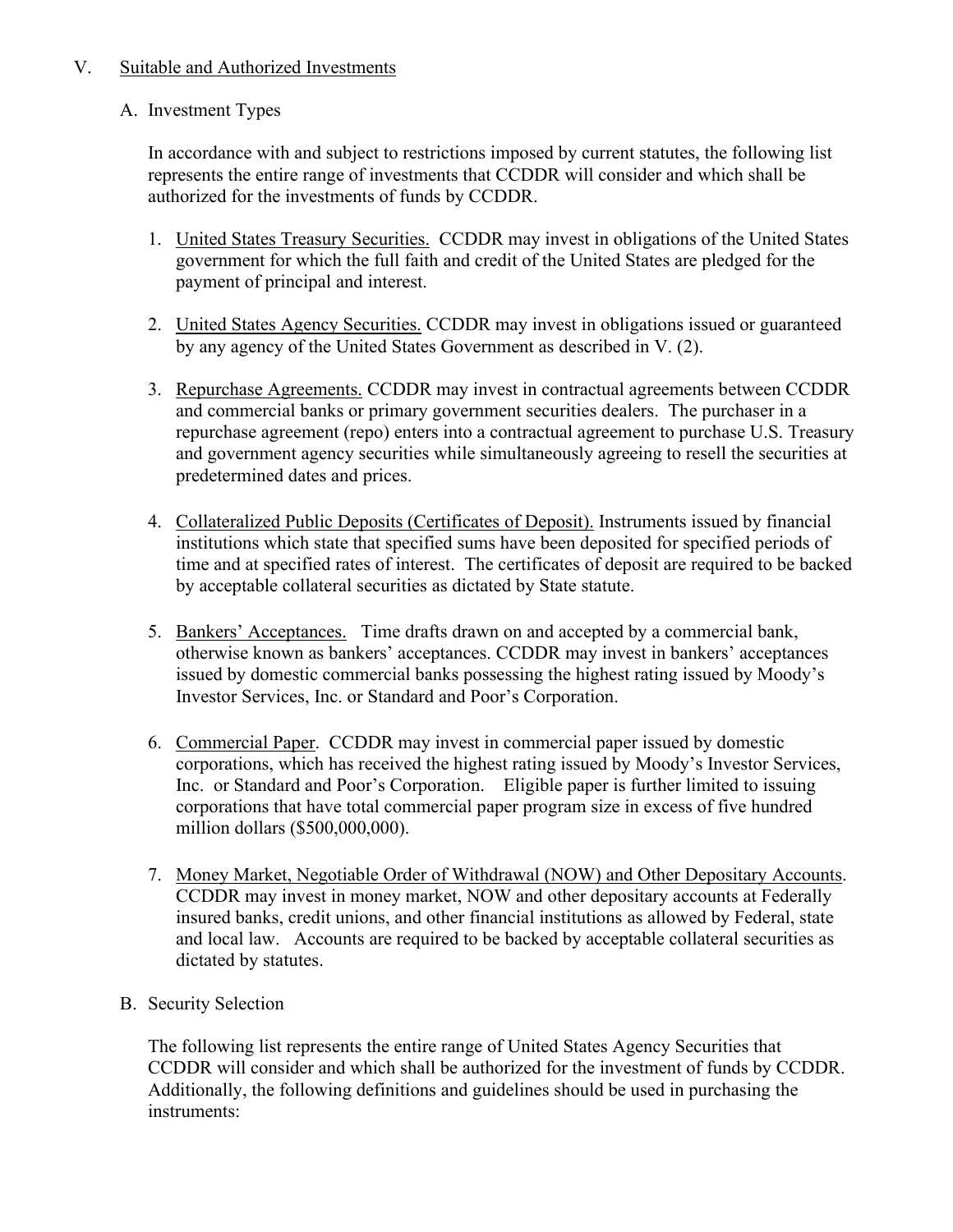- 1. U.S. Govt. Agency Coupon and Zero Coupon Securities. Bullet coupon bonds with no embedded options.
- 2. U.S. Govt. Agency Discount Notes. Purchased at a discount with maximum maturities of one (1) year.
- 3. U.S. Govt. Agency Callable Securities. Restricted to securities callable at par only with final maturities of five (5) years.
- 4. U.S. Govt. Agency Step-Up Securities. The coupon rate is fixed for an initial term. At coupon date, the coupon rate rises to a new, higher fixed term. Restricted to securities with final maturities of five (5) years.
- 5. U.S. Govt. Agency Floating Rate Securities. The coupon rate floats off one index. Restricted to coupons with no interim caps that reset at least quarterly.
- 6. U.S. Govt. Mortgage Backed Securities. Restricted to securities with final maturities of five  $(5)$  years.
- C. Investment Restrictions and Prohibited Transactions

To provide for the safety and liquidity of CCDDR's funds, the investment portfolio will be subject to the following restrictions:

- 1. Borrowing for investment purposes ("Leverage") is prohibited.
- 2. Instruments known as Structured Notes (e.g. inverse floaters, leveraged floaters, and equity-linked securities) are not permitted. Investment in any instrument, which is commonly considered a "derivative" instrument (e.g. options, futures, swaps, caps, floors, and collars), is prohibited.
- 3. Contracting to sell securities not yet acquired in order to purchase other securities for purposes of speculating on developments or trends in the market is prohibited.
- 4. No more than 5% of the total market value of the portfolio may be invested in bankers' acceptances issued by any one commercial bank and no more than 5% of the total market value of the portfolio may be invested in commercial paper of any one issuer.

#### D. Collateralization

Collateralization will be required on three types of investments: certificates of deposit, money market accounts, and repurchase agreements. The market value (including accrued interest) of the collateral should be at least 100%.

For certificates of deposit, the market value of collateral must be at least 100% or greater of the amount of certificates of deposits plus demand deposits with the depository, less the amount, if any, which is insured by the Federal Deposit Insurance Corporation, or the National Credit Unions Share Insurance Fund.

All securities, which serve as collateral against the deposits of a depository institution, must be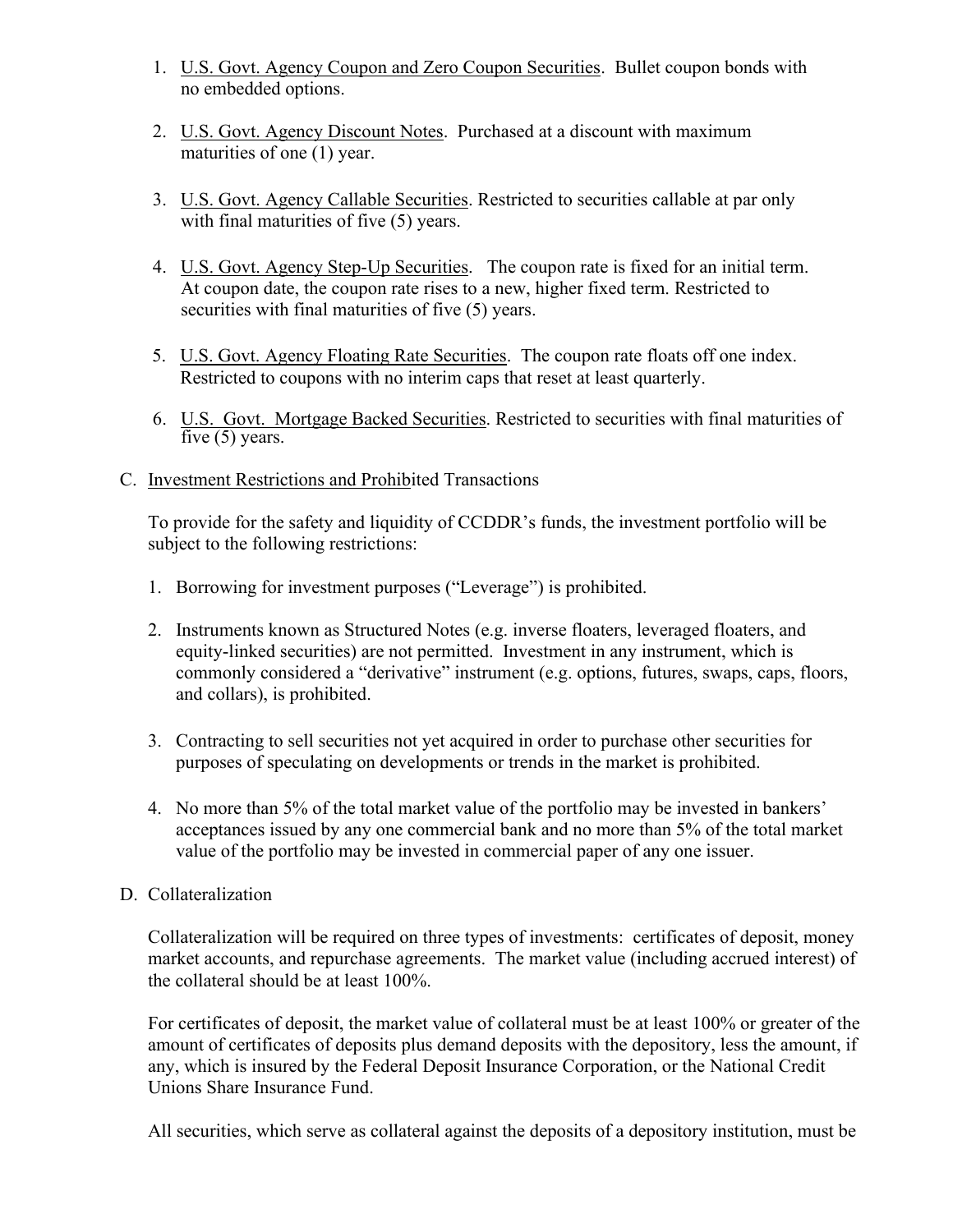safe-kept at a non-affiliated custodial facility. Depository institutions pledging collateral against deposits must, in conjunction with the custodial agent, furnish the necessary custodial receipts within five business days from the settlement date.

CCDDR shall have a depositary contract and pledge agreement with each safekeeping bank that will comply with the Financial Institutions, Reform, Recovery, and Enforcement Act of 1989 (FIRREA). This will ensure that CCDDR's security interest in collateral pledged to secure deposits is enforceable against the receiver of a failed financial institution.

#### E. Repurchase Agreements

The securities for which repurchase agreements will be transacted will be limited to U.S. Treasury and government agency securities that are eligible to be delivered via the Federal Reserve's Fedwire book entry system. Securities will be delivered to CCDDR's designated Custodial Agent. Funds and securities will be transferred on a delivery vs. payment basis.

#### VI. Investment Parameters

#### A. Diversification

The investments shall be diversified to minimize the risk of loss resulting from over concentration of assets in specific maturity, specific issuer, or specific class of securities. Diversification strategies shall be established and periodically reviewed. At a minimum, diversification standards by security type and issuer shall be:

| 1. U.S treasuries and securities having principal and/or interest |  |
|-------------------------------------------------------------------|--|
|                                                                   |  |
|                                                                   |  |
| 3. U.S. Government agencies, and government                       |  |
|                                                                   |  |
|                                                                   |  |
|                                                                   |  |
|                                                                   |  |
|                                                                   |  |
|                                                                   |  |

#### B. Maximum Maturities

To the extent possible, CCDDR shall attempt to match its investments with anticipated cash flow requirements. Investments in bankers' acceptances and commercial paper shall mature and become payable not more than one hundred eighty days (180) from the date of purchase. All other investments shall mature and become payable not more than five (5) years from the date of purchase. CCDDR shall adopt weighted average maturity limitations that should not exceed three (3) years and is consistent with the investment objectives.

Because of inherent difficulties in accurately forecasting cash flow requirements, a portion of the portfolio should be continuously invested in readily available funds such as in bank deposits or overnight repurchase agreements to ensure that appropriate liquidity is maintained to meet ongoing obligations.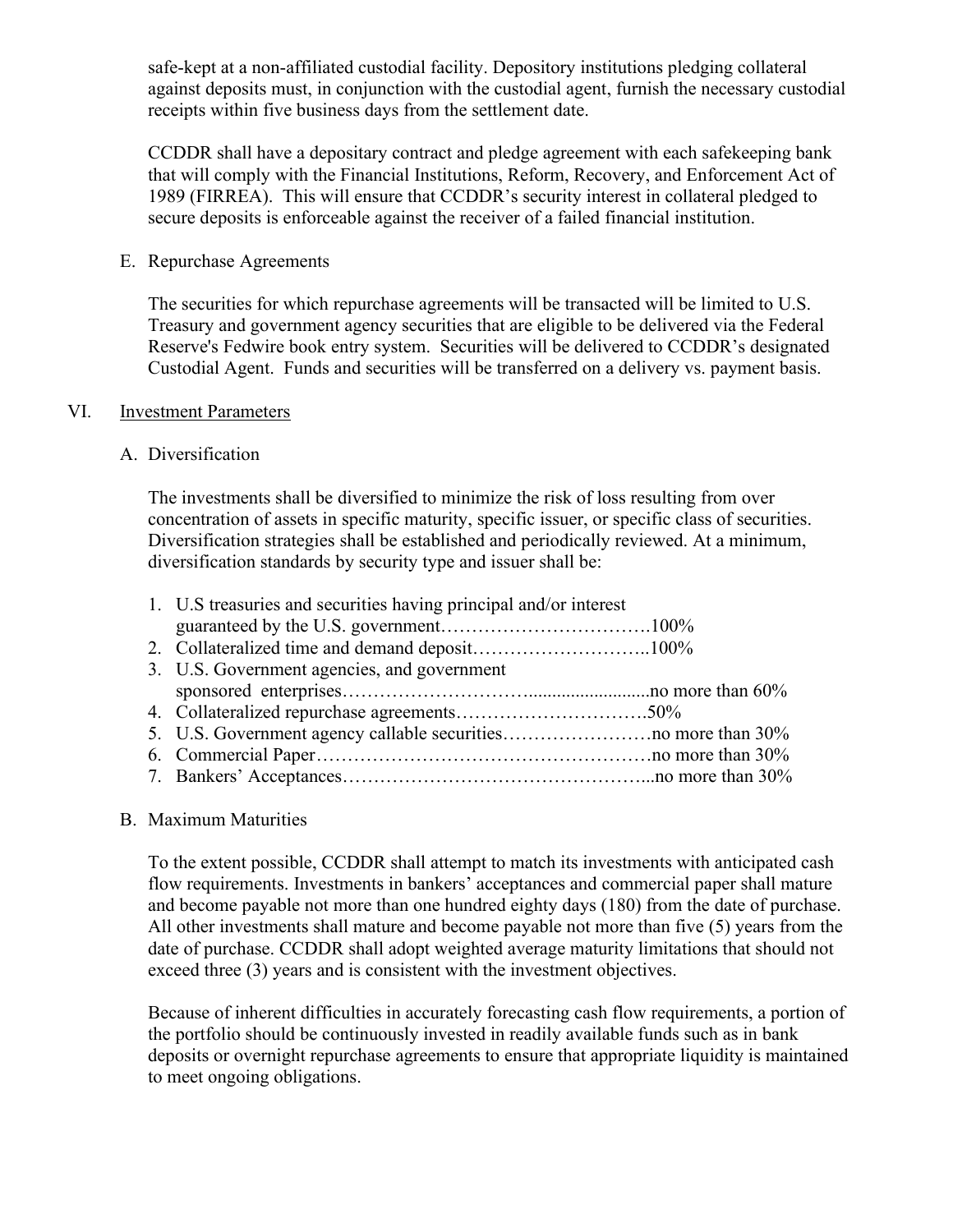## VII. Reporting

## A. Methods

The investment officer shall prepare an investment report at least quarterly, including a management summary that provides an analysis of the status of the current investment portfolio and transactions made over the last quarter. This management summary will be prepared in a manner that will allow CCDDR to ascertain whether investment activities during the reporting period have conformed to the investment policy. The report should be provided to the governing body of CCDDR. The report will include the following:

- Listing of individual securities held at the end of the reporting period.
- Realized and unrealized gains or losses resulting from appreciation or depreciation by listing the cost and market value of securities over one-year duration (in accordance with Government Accounting Standards Board (GASB) 31 requirements). [Note, this is only required annually].
- Average weighted yield to maturity of portfolio on investments as compared to applicable benchmarks.
- Listing of investment by maturity date.
- Percentage of the total portfolio which each type of investment represents.
- B. Performance Standards

The investment portfolio will be managed in accordance with the parameters specified within this policy. The portfolio should obtain a market average rate of return during a market/economic environment of stable interest rates. A series of appropriate benchmarks may be established against which portfolio performance shall be compared on a regular basis.

Commercial paper and bankers' acceptances must be reviewed monthly to determine if the rating level has changed. The commercial paper and bankers' acceptances should be reviewed for possible sale if the securities are downgraded below the minimum acceptable rating levels.

C. Marking to Market

The market value of the portfolio shall be calculated at least quarterly and a statement of the market value of the portfolio shall be issued at least annually to the governing body of CCDDR. This will ensure that review of the investment portfolio, in terms of value and price volatility, has been performed.

## VIII. Policy Considerations

## A. Exemption

Any investment currently held that does not meet the guidelines of this policy shall be exempt from the requirements of this policy. At maturity or liquidation, such monies shall be reinvested only as provided by this policy.

## B. Adoption

This policy shall be adopted by resolution of CCDDR's governing body. The policy shall be